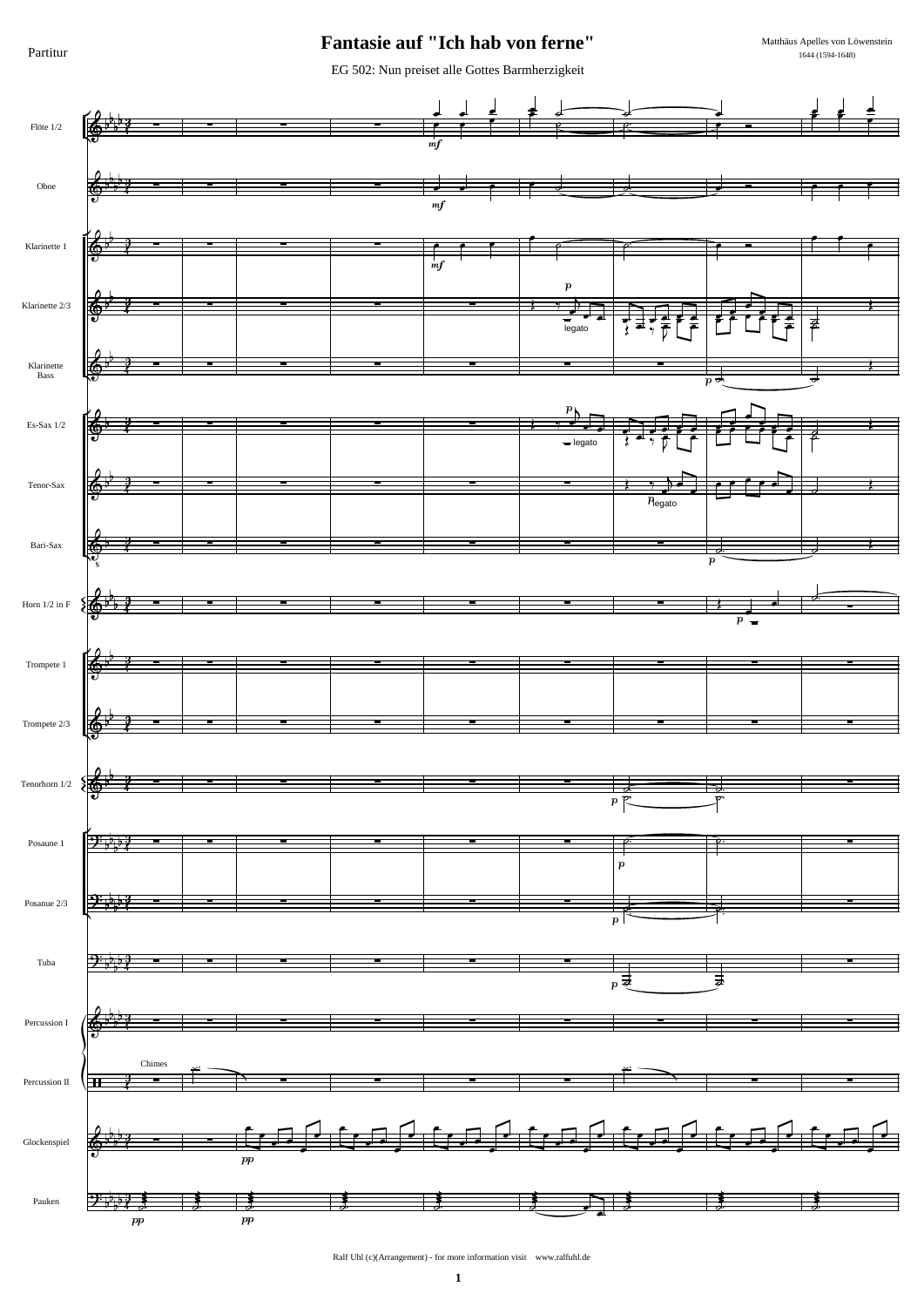

Ralf Uhl (c)(Arrangement) - for more information visit www.ralfuhl.de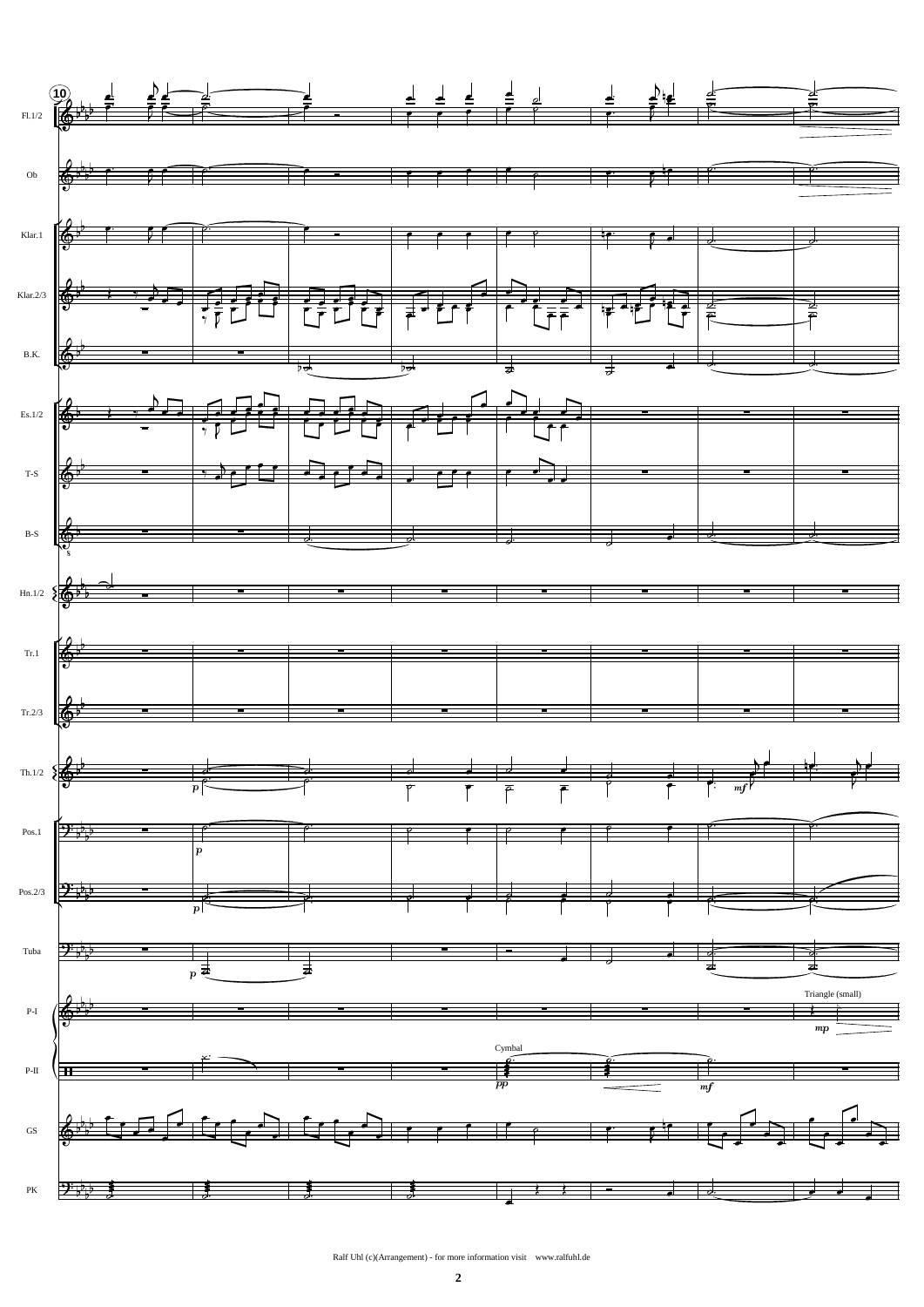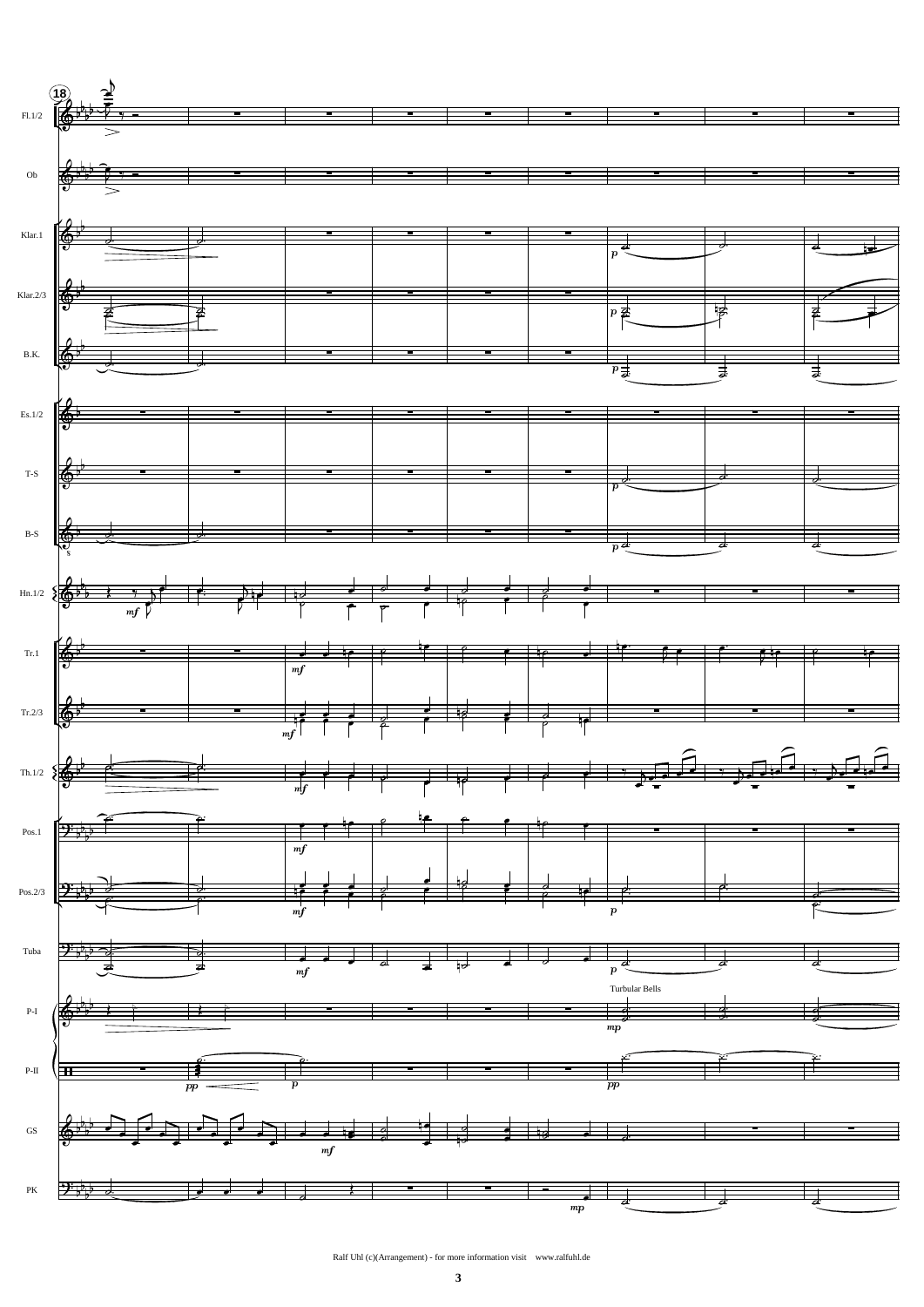



Ralf Uhl (c)(Arrangement) - for more information visit www.ralfuhl.de

 $\overline{\mathbf{4}}$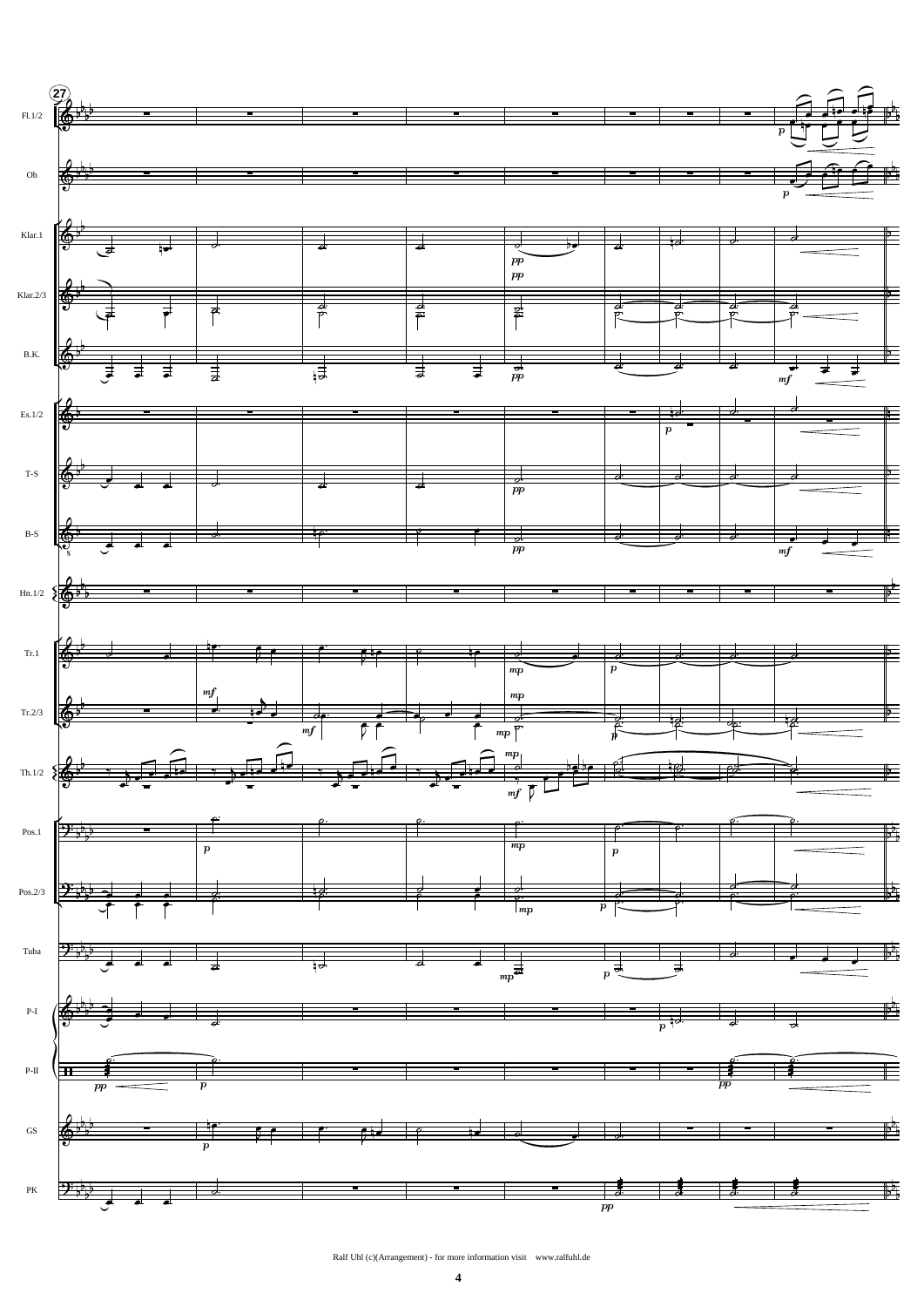

Ralf Uhl (c)(Arrangement) - for more information visit www.ralfuhl.de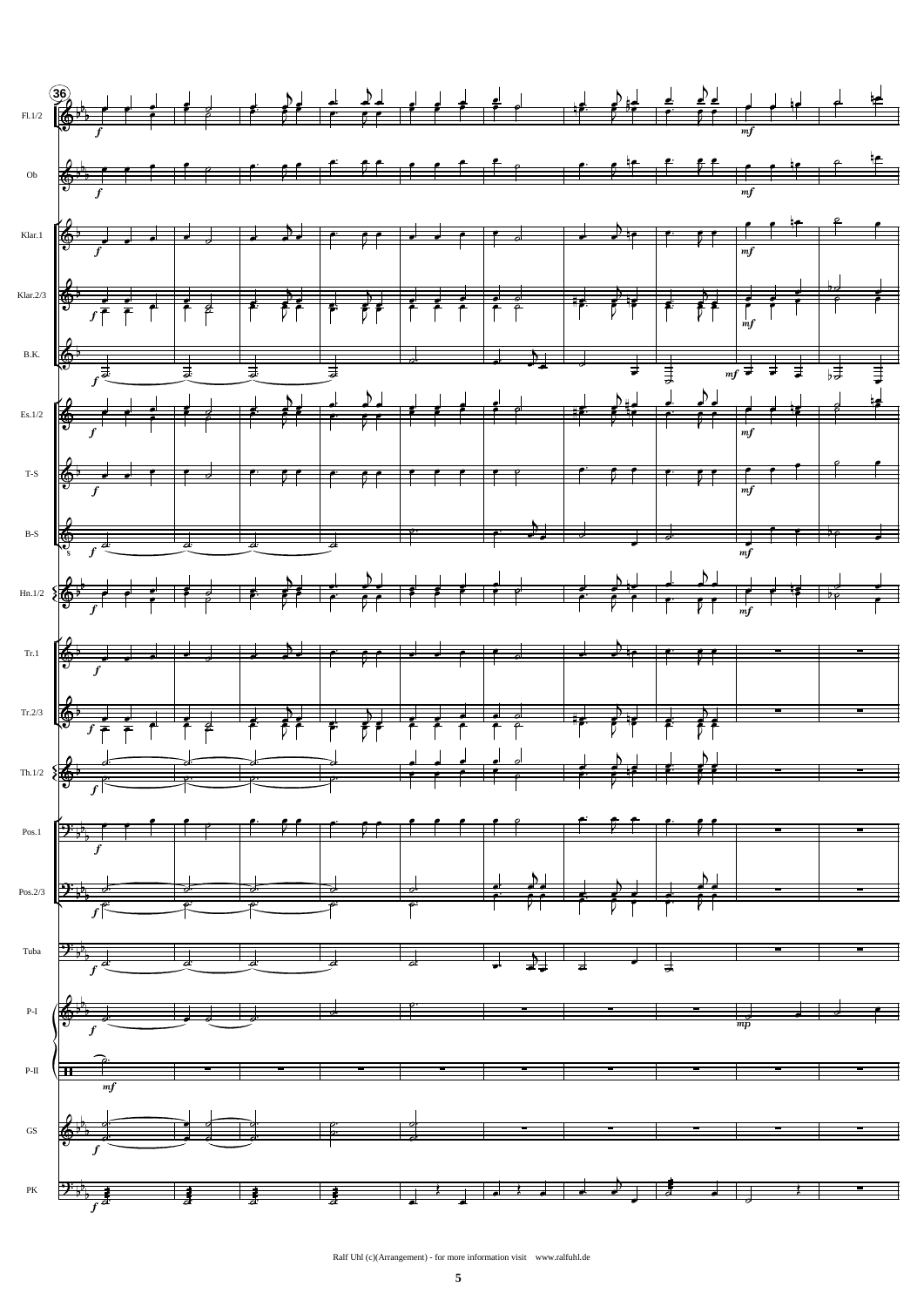



Ralf Uhl (c)(Arrangement) - for more information visit www.ralfuhl.de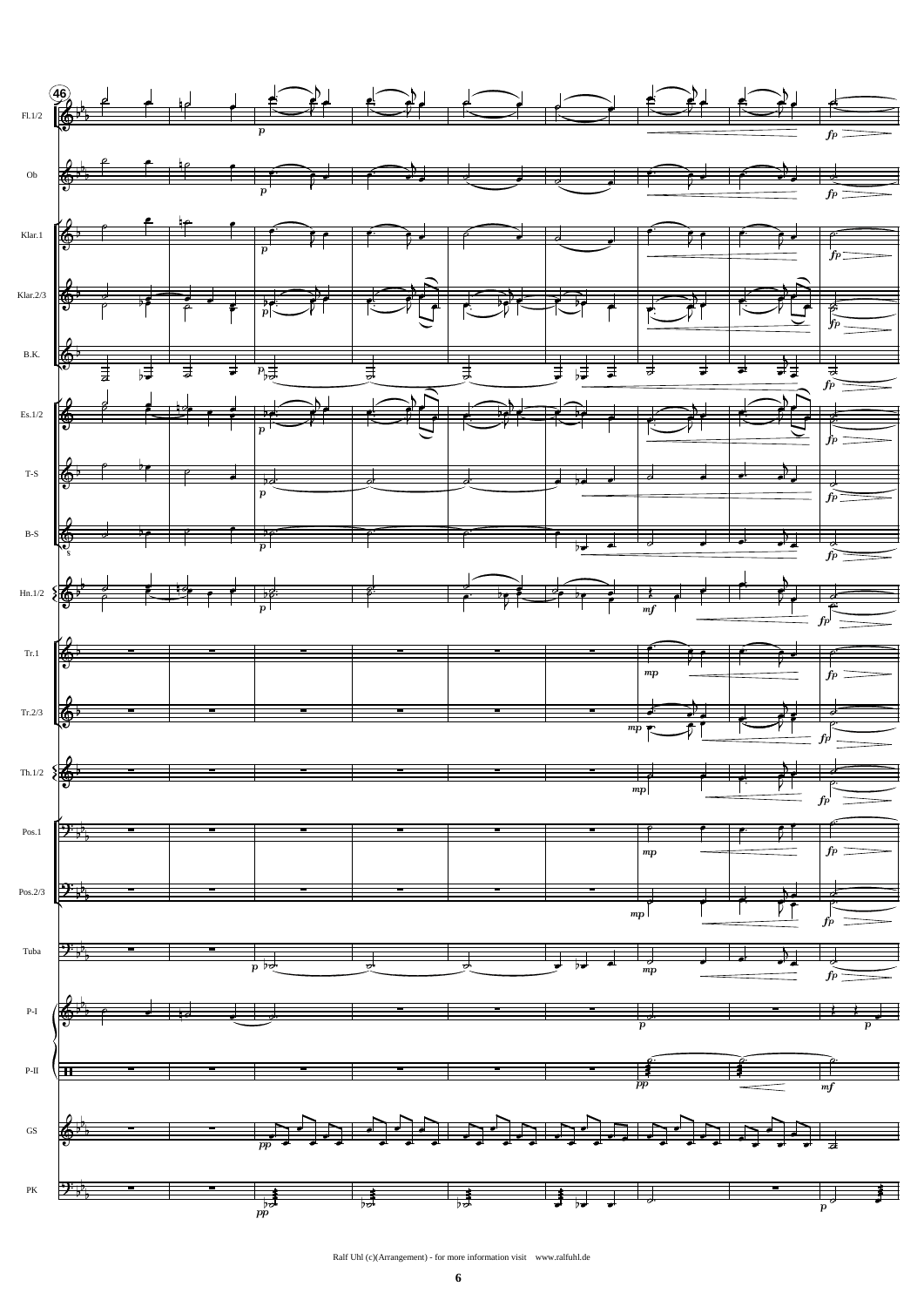

Ralf Uhl (c)(Arrangement) - for more information visit www.ralfuhl.de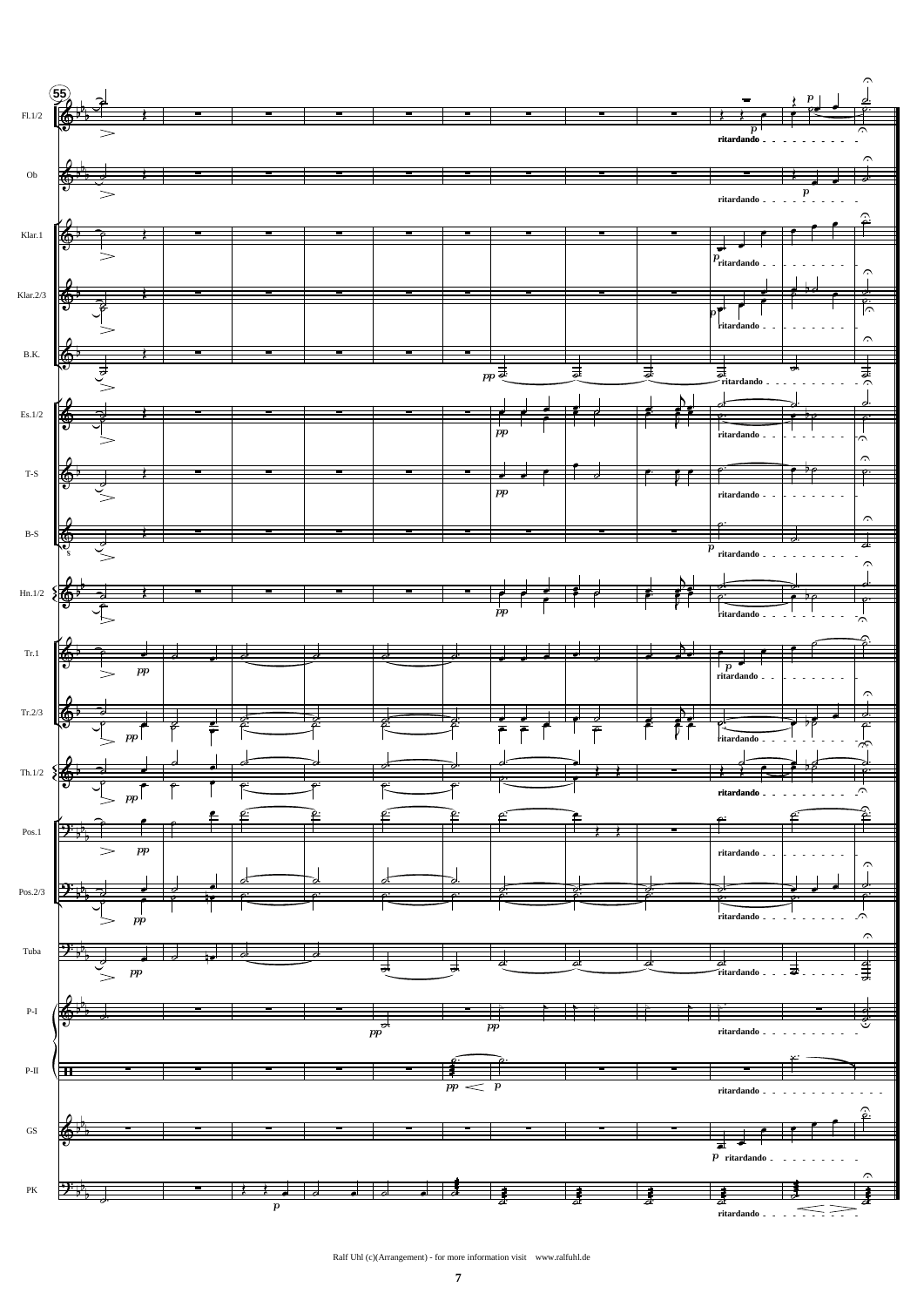Flöte 1

Matthäus Apelles von Löwenstein

1644 (1594-1648)

EG 502: Nun preiset alle Gottes Barmherzigkeit

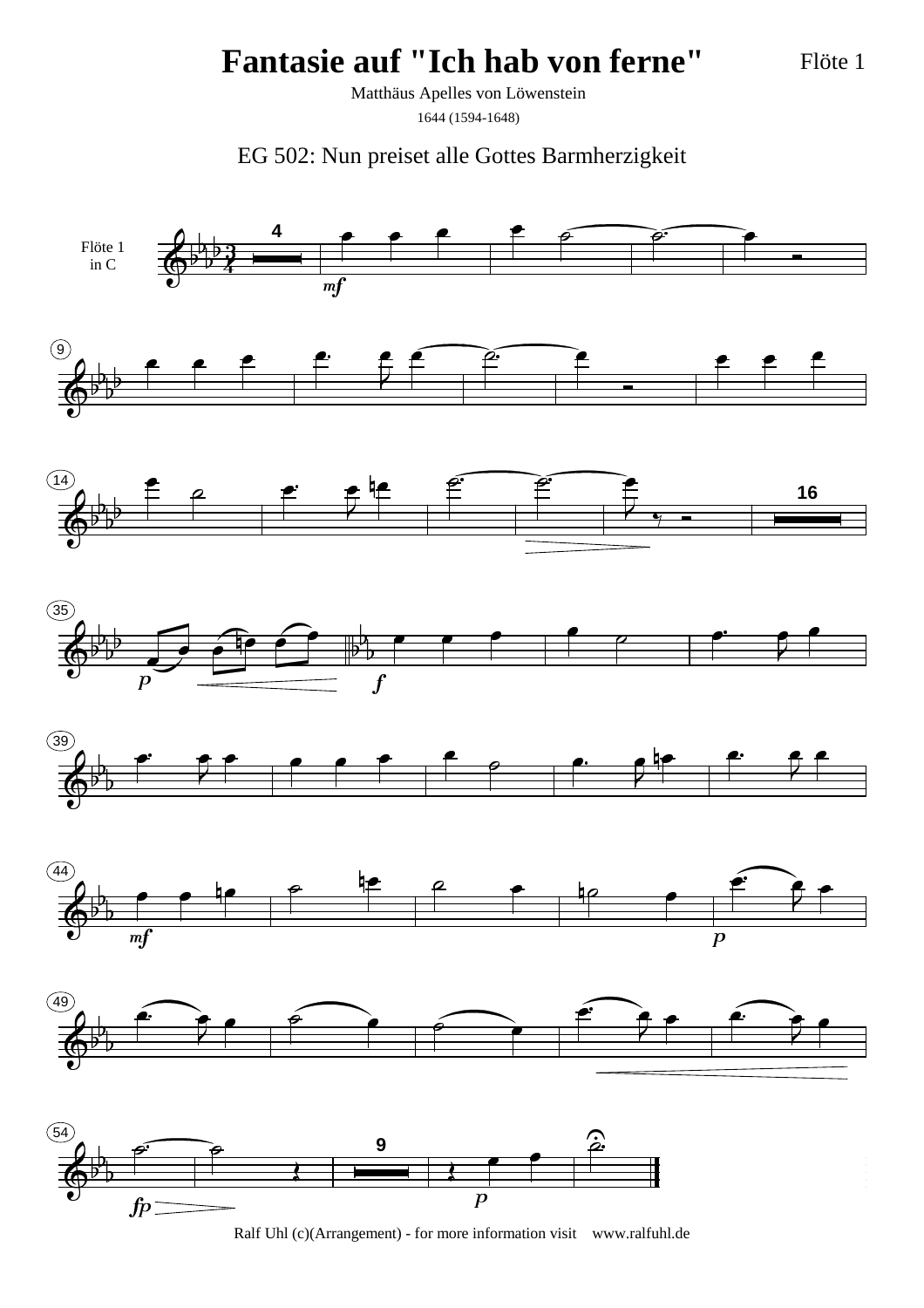Flöte 2

Matthäus Apelles von Löwenstein 1644 (1594-1648)

EG 502: Nun preiset alle Gottes Barmherzigkeit

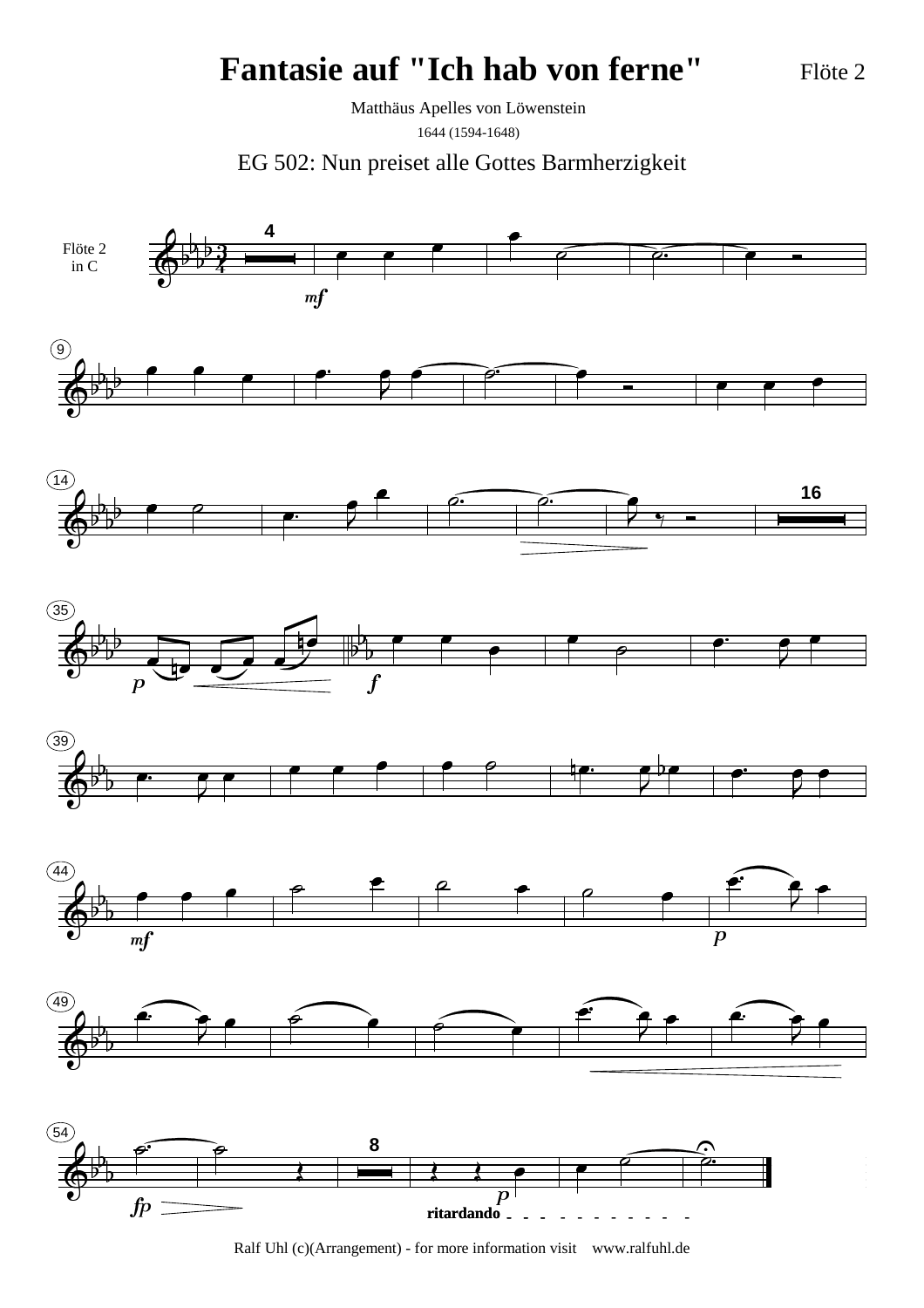Oboe

Matthäus Apelles von Löwenstein 1644 (1594-1648)

EG 502: Nun preiset alle Gottes Barmherzigkeit

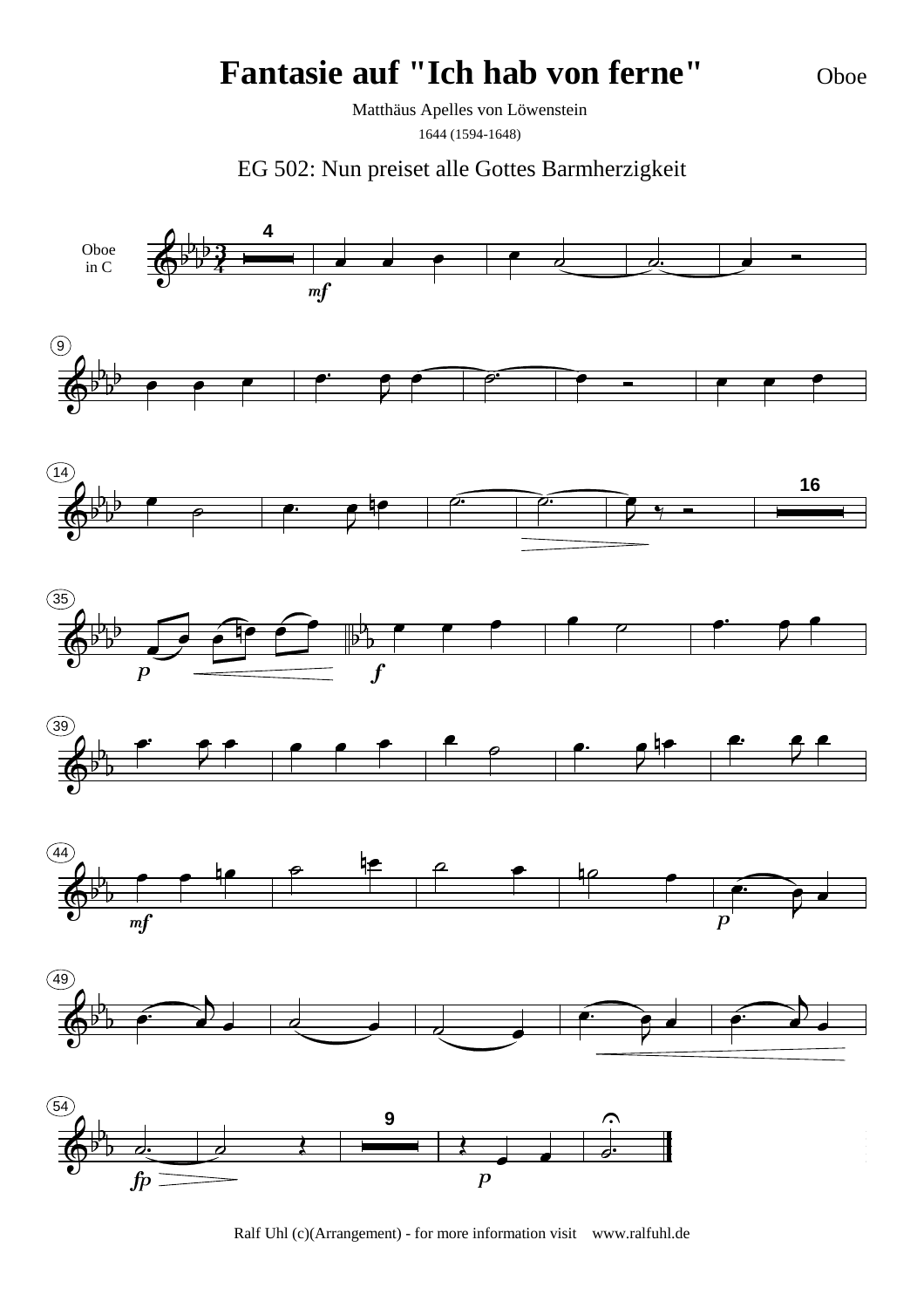Klarinette 1

Matthäus Apelles von Löwenstein 1644 (1594-1648)



Ralf Uhl (c)(Arrangement) - for more information visit www.ralfuhl.de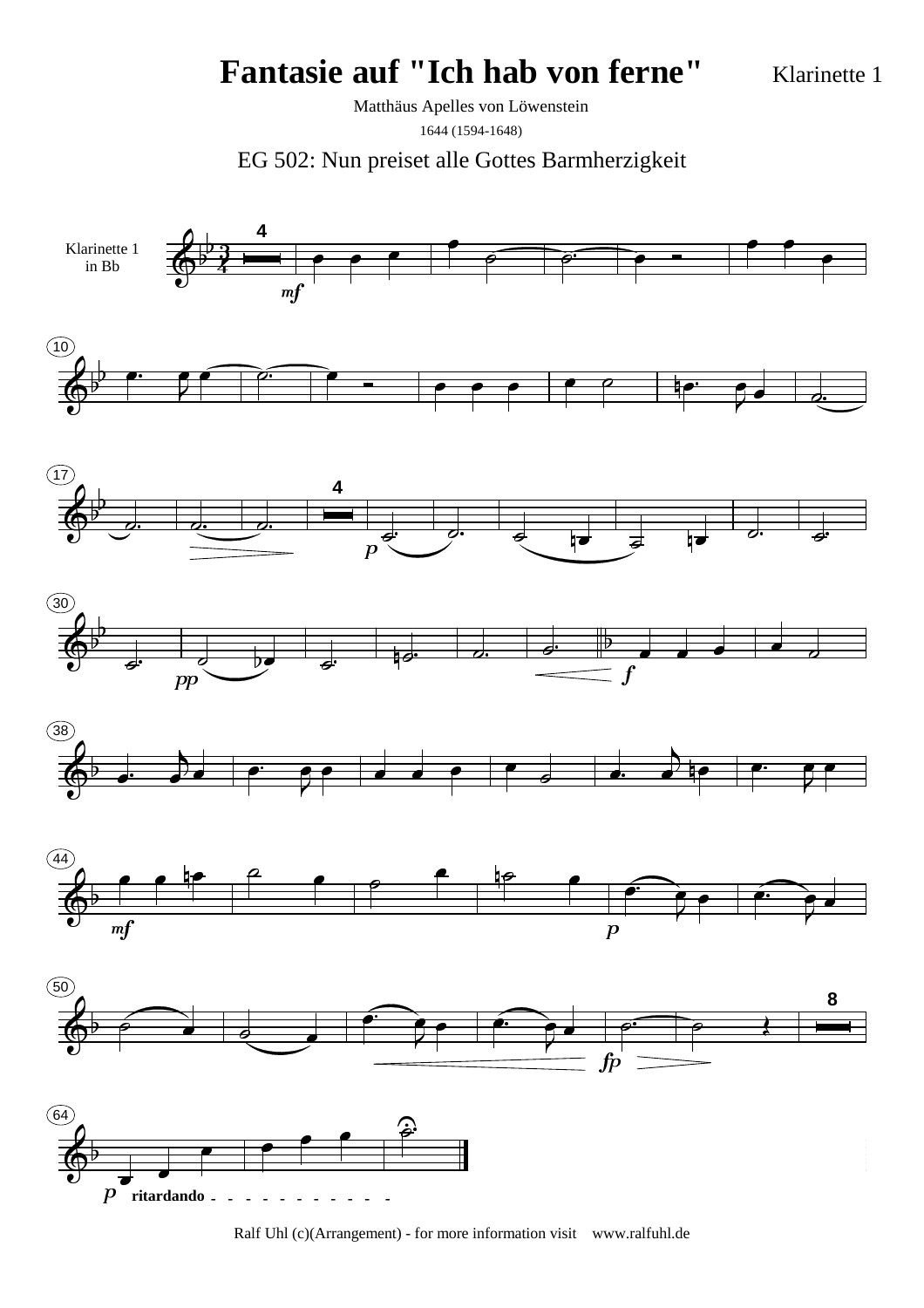Klarinette 2

Matthäus Apelles von Löwenstein 1644 (1594-1648)

EG 502: Nun preiset alle Gottes Barmherzigkeit

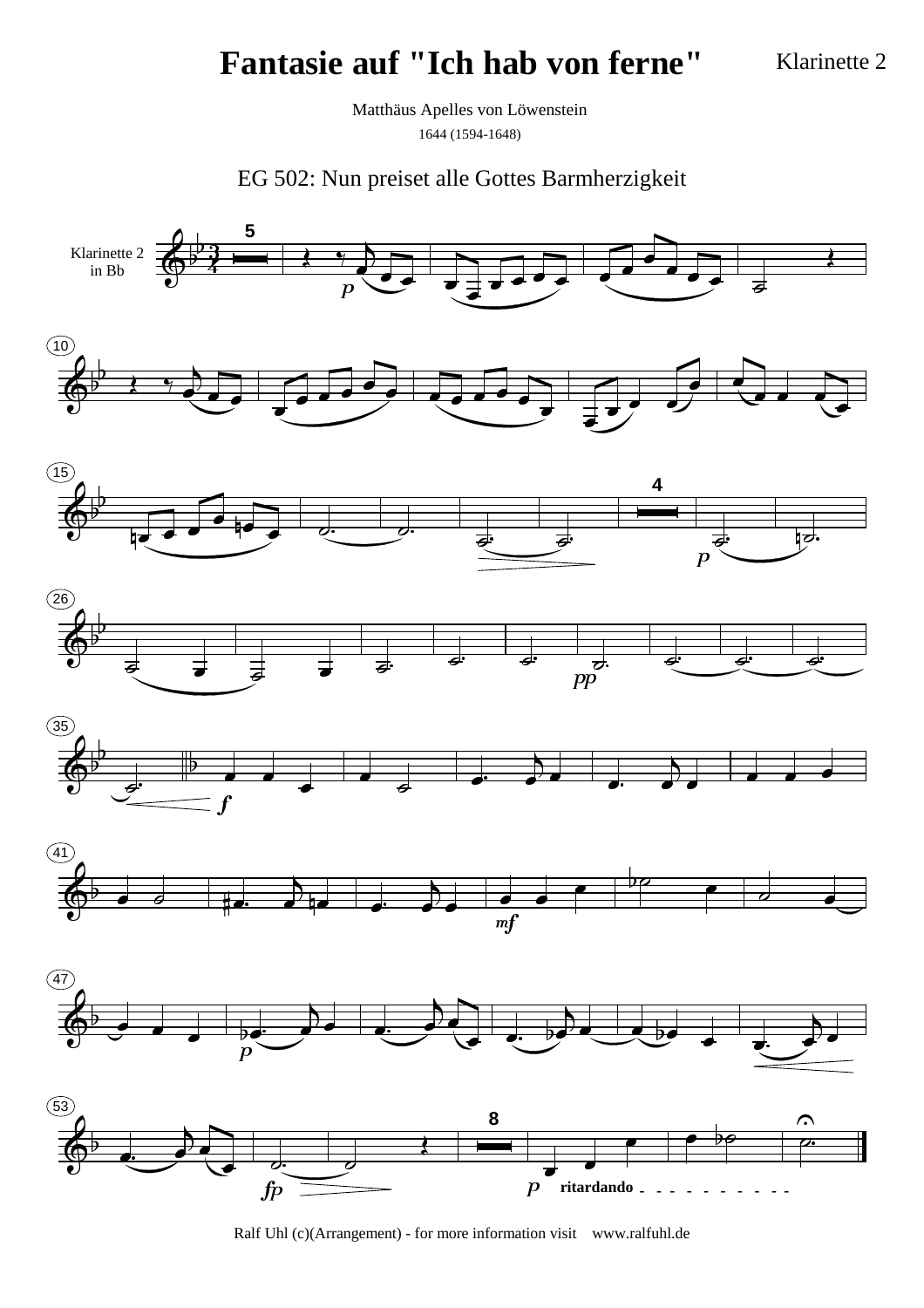Klarinette 3

Matthäus Apelles von Löwenstein 1644 (1594-1648)

EG 502: Nun preiset alle Gottes Barmherzigkeit

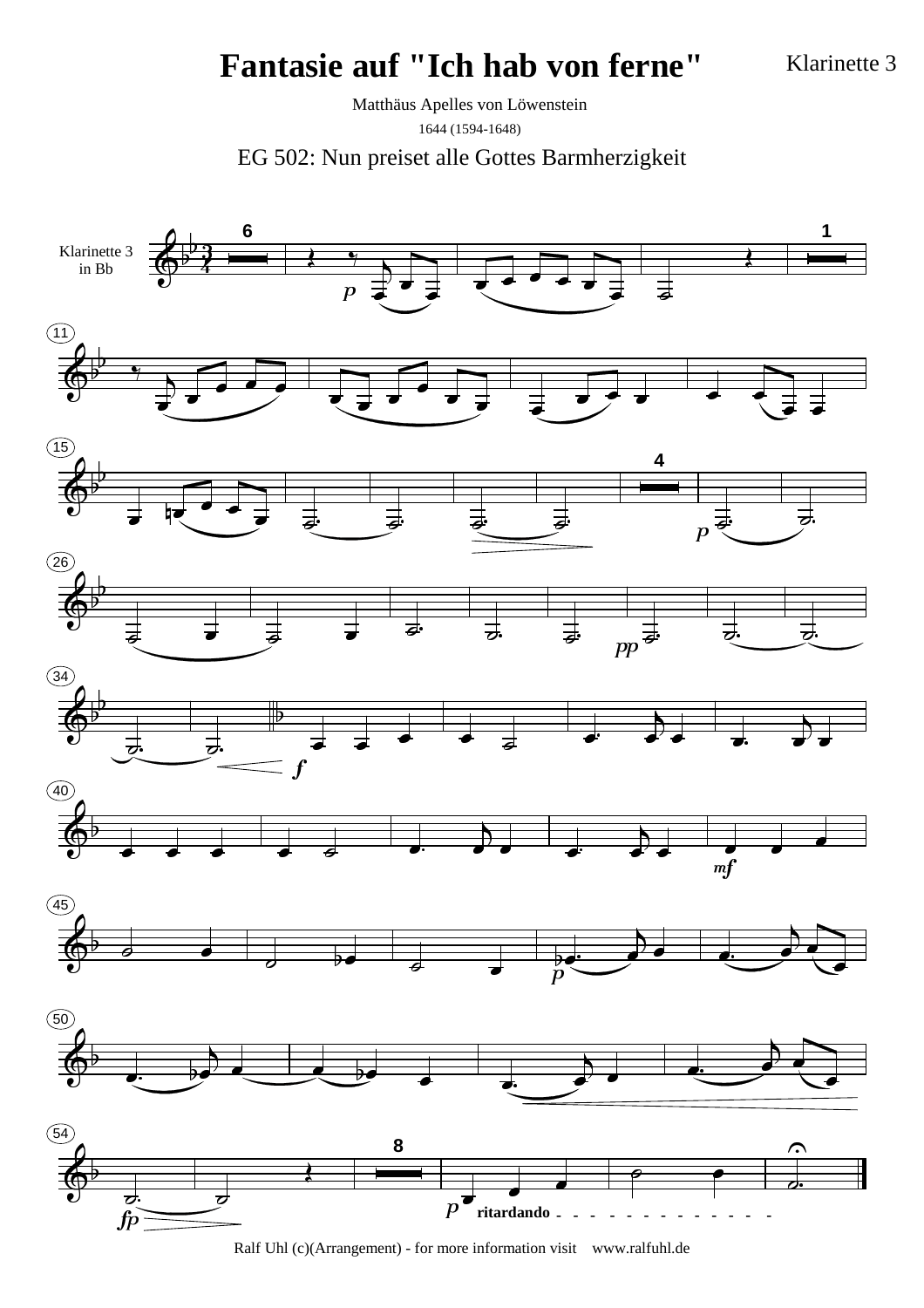Klarinette Bass

Matthäus Apelles von Löwenstein 1644 (1594-1648)

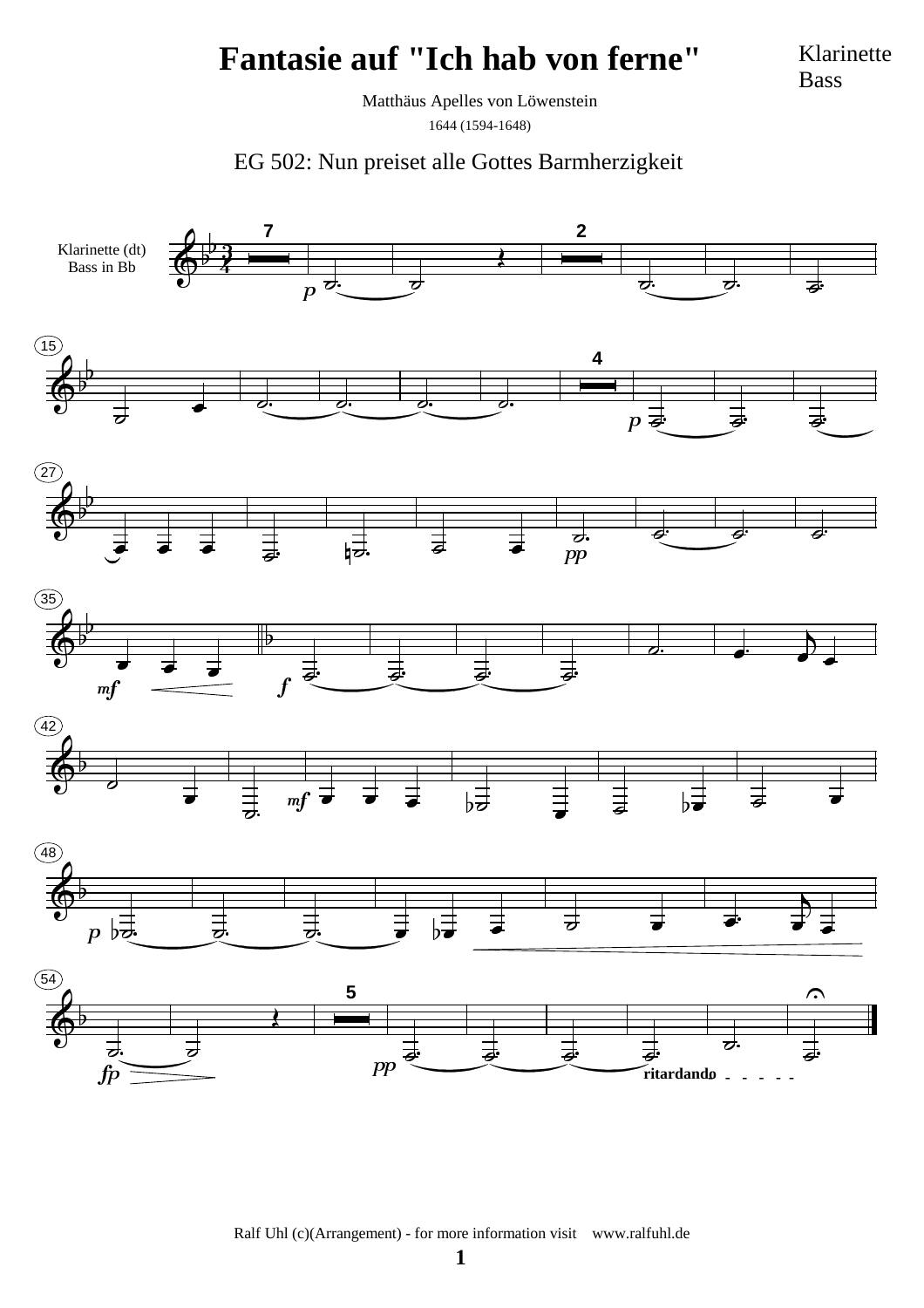Eb-Sax 1

Matthäus Apelles von Löwenstein

1644 (1594-1648)

EG 502: Nun preiset alle Gottes Barmherzigkeit

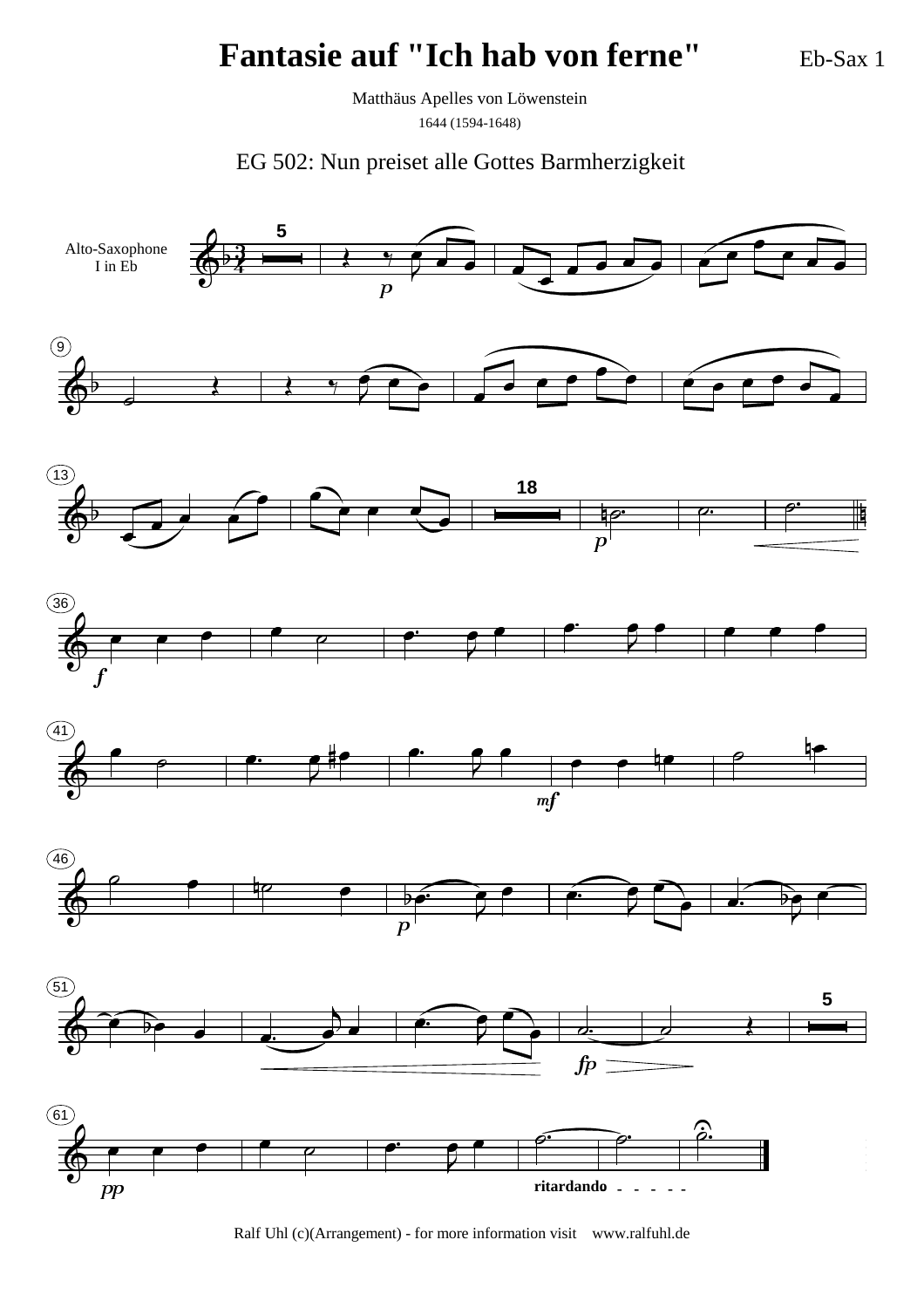Eb-Sax 2

Matthäus Apelles von Löwenstein 1644 (1594-1648)

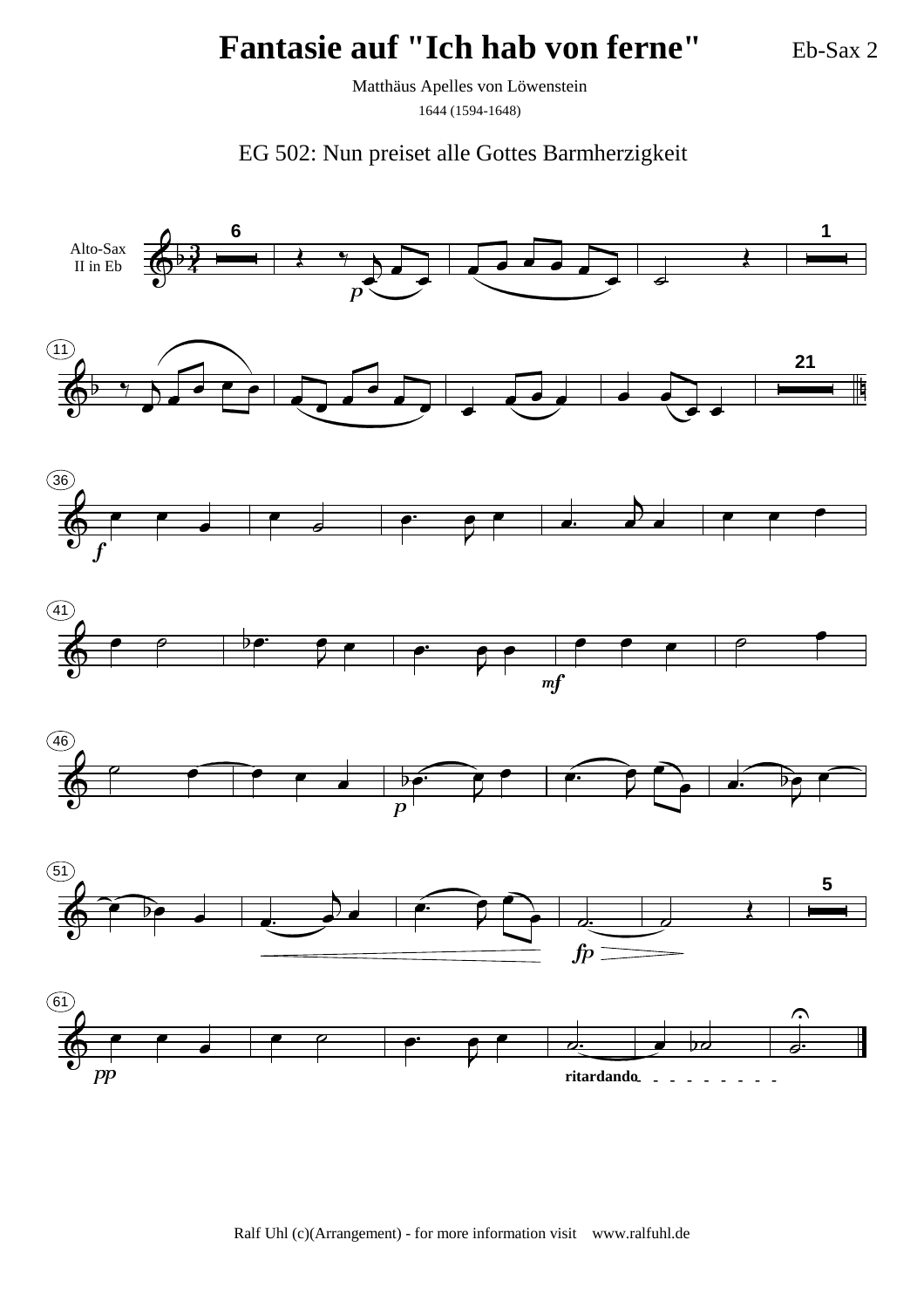Tenor-Sax

Matthäus Apelles von Löwenstein 1644 (1594-1648)

EG 502: Nun preiset alle Gottes Barmherzigkeit

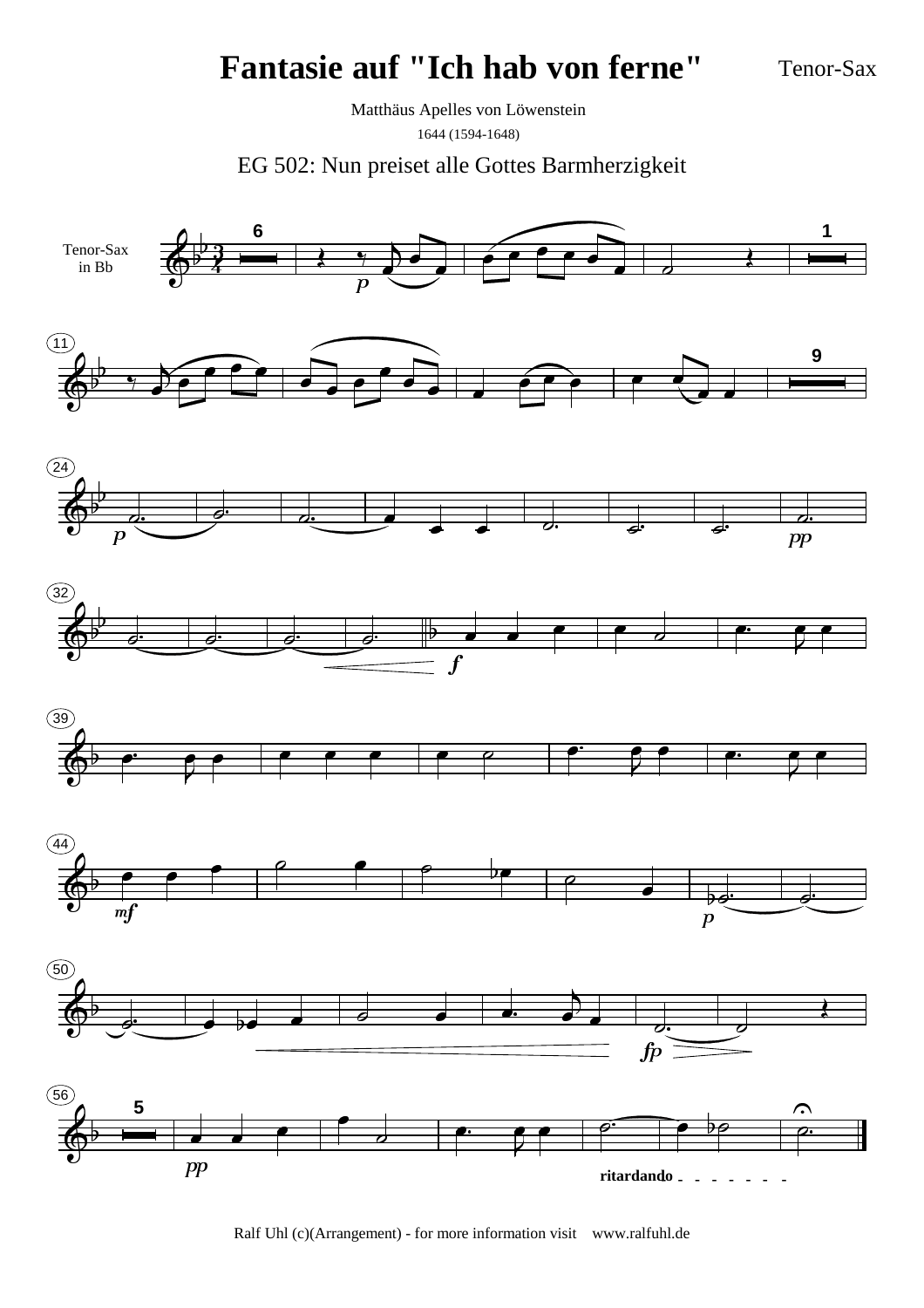Bari-Sax

Matthäus Apelles von Löwenstein 1644 (1594-1648)

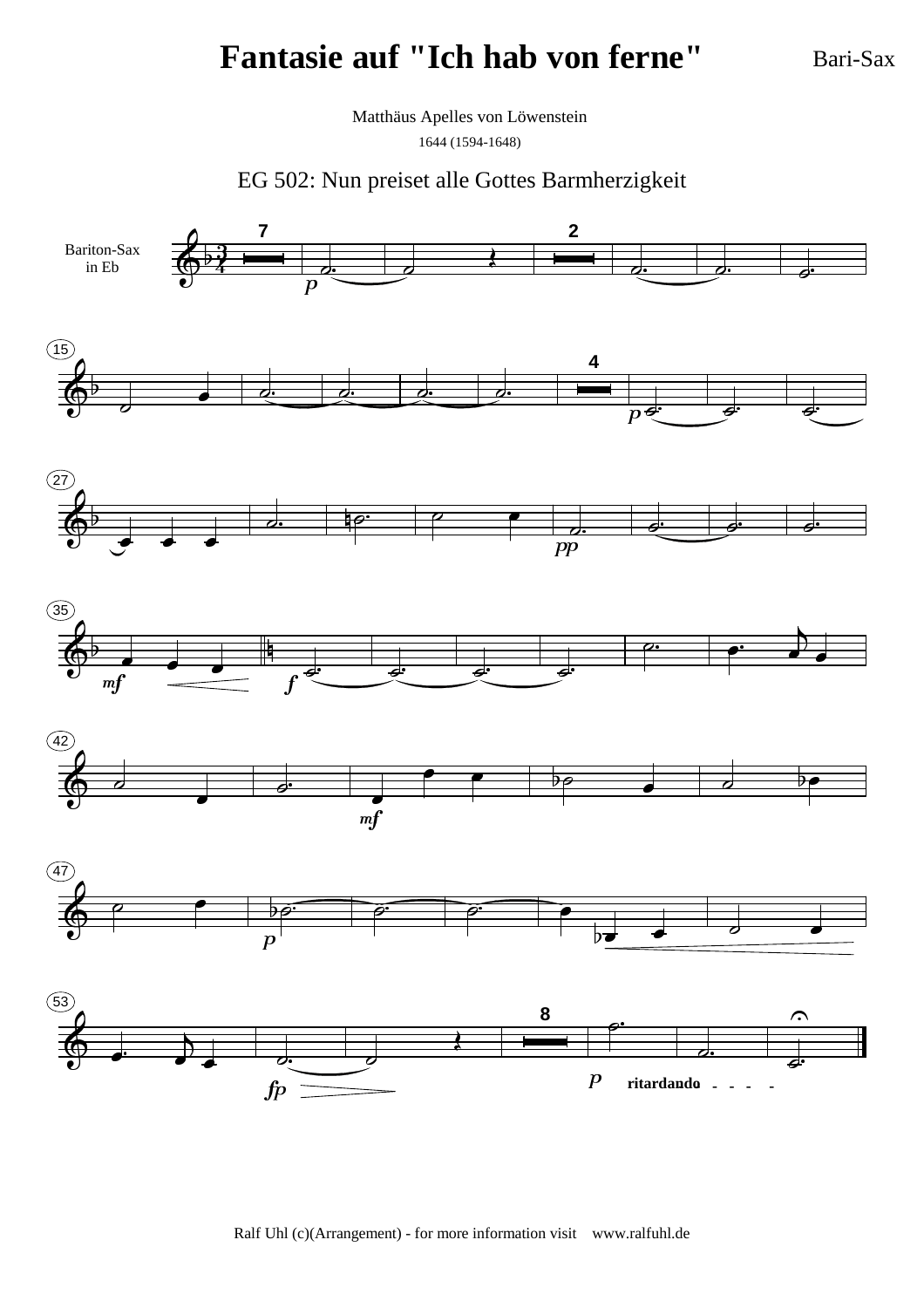Horn 1 in F

Matthäus Apelles von Löwenstein

1644 (1594-1648)

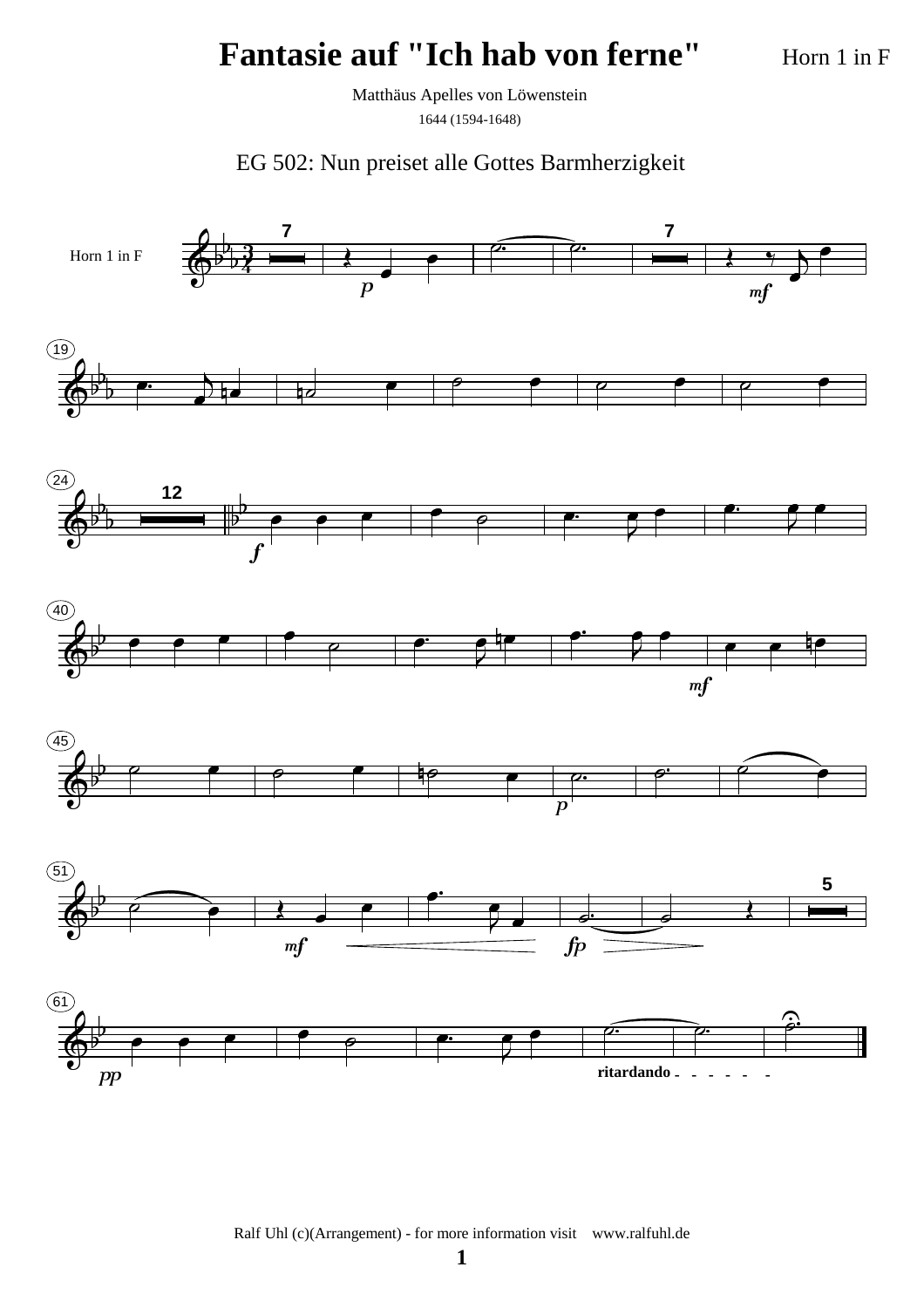Horn 2 in F

Matthäus Apelles von Löwenstein 1644 (1594-1648)

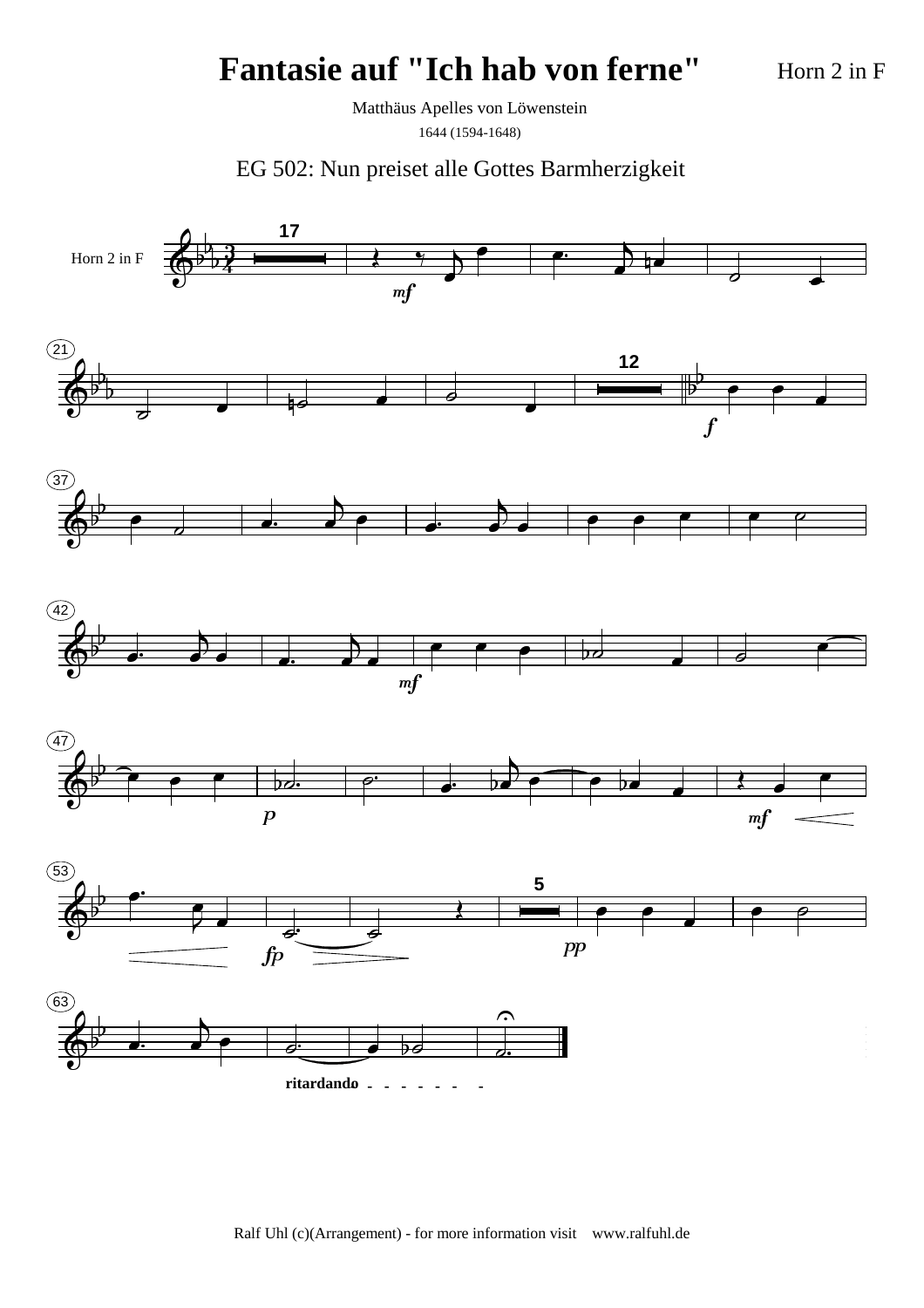Trompete 1

Matthäus Apelles von Löwenstein 1644 (1594-1648)

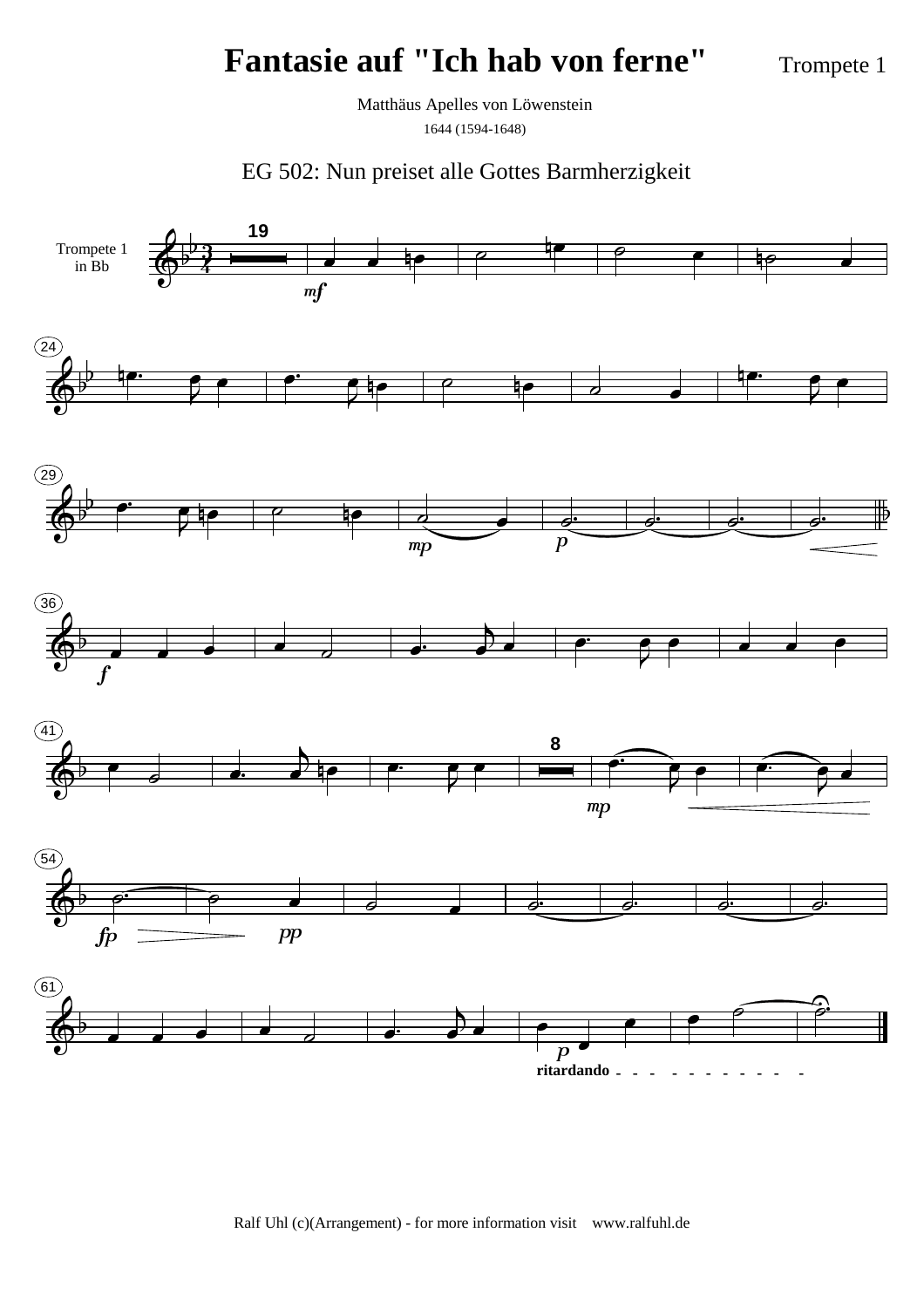Trompete 2

Matthäus Apelles von Löwenstein

1644 (1594-1648)

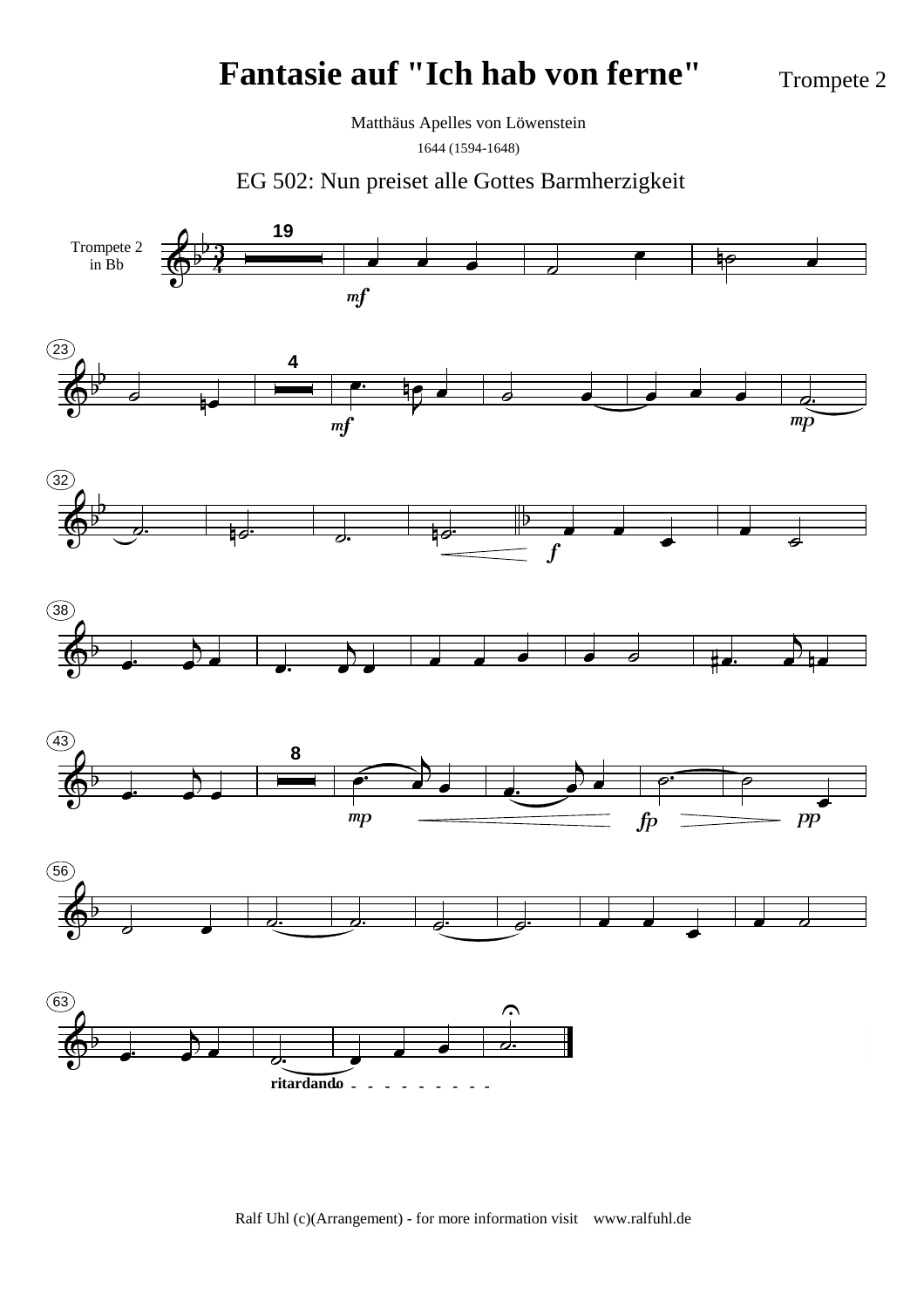Trompete 3

Matthäus Apelles von Löwenstein

1644 (1594-1648)

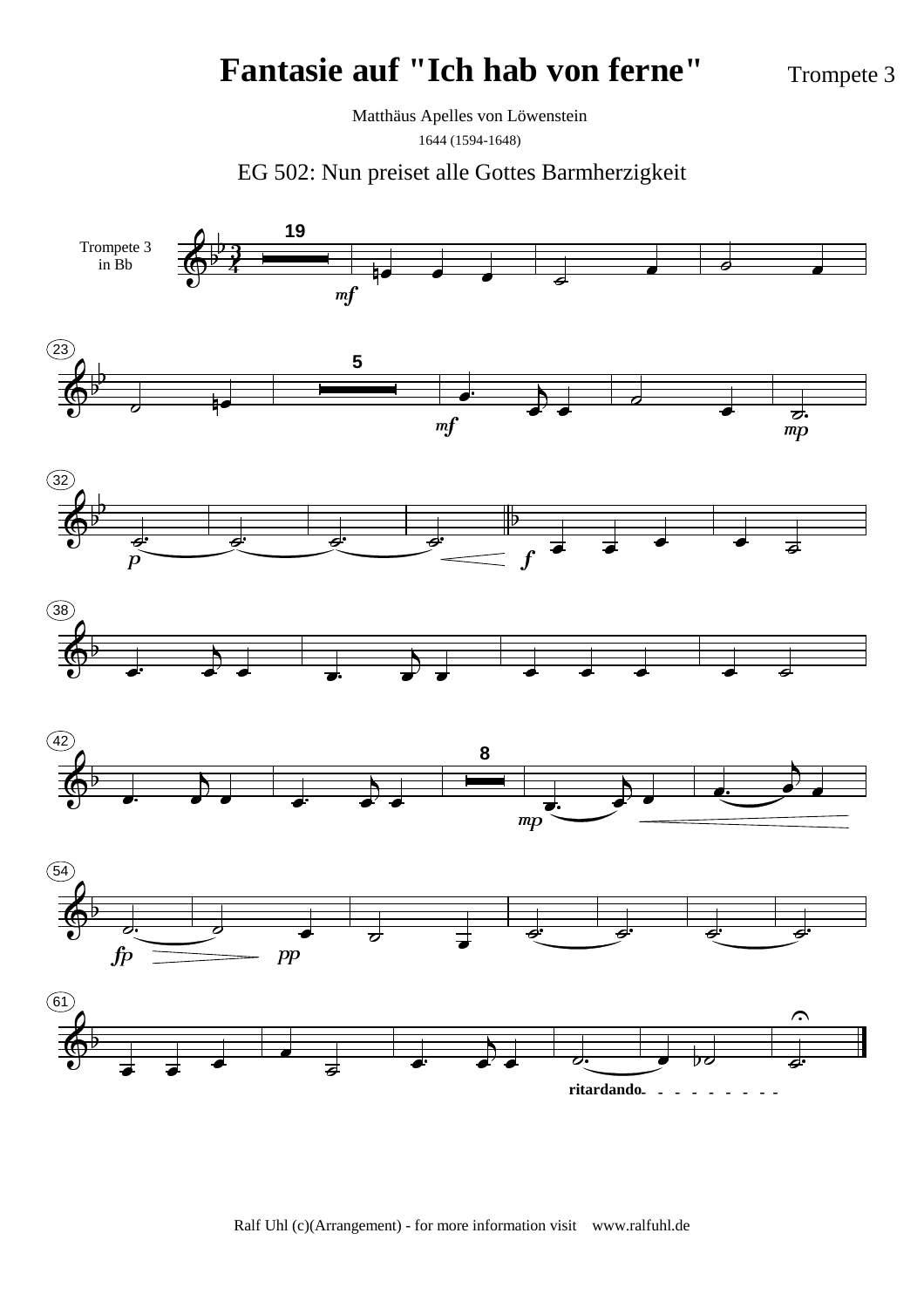Bass-Posaune

Matthäus Apelles von Löwenstein

1644 (1594-1648)

EG 502: Nun preiset alle Gottes Barmherzigkeit

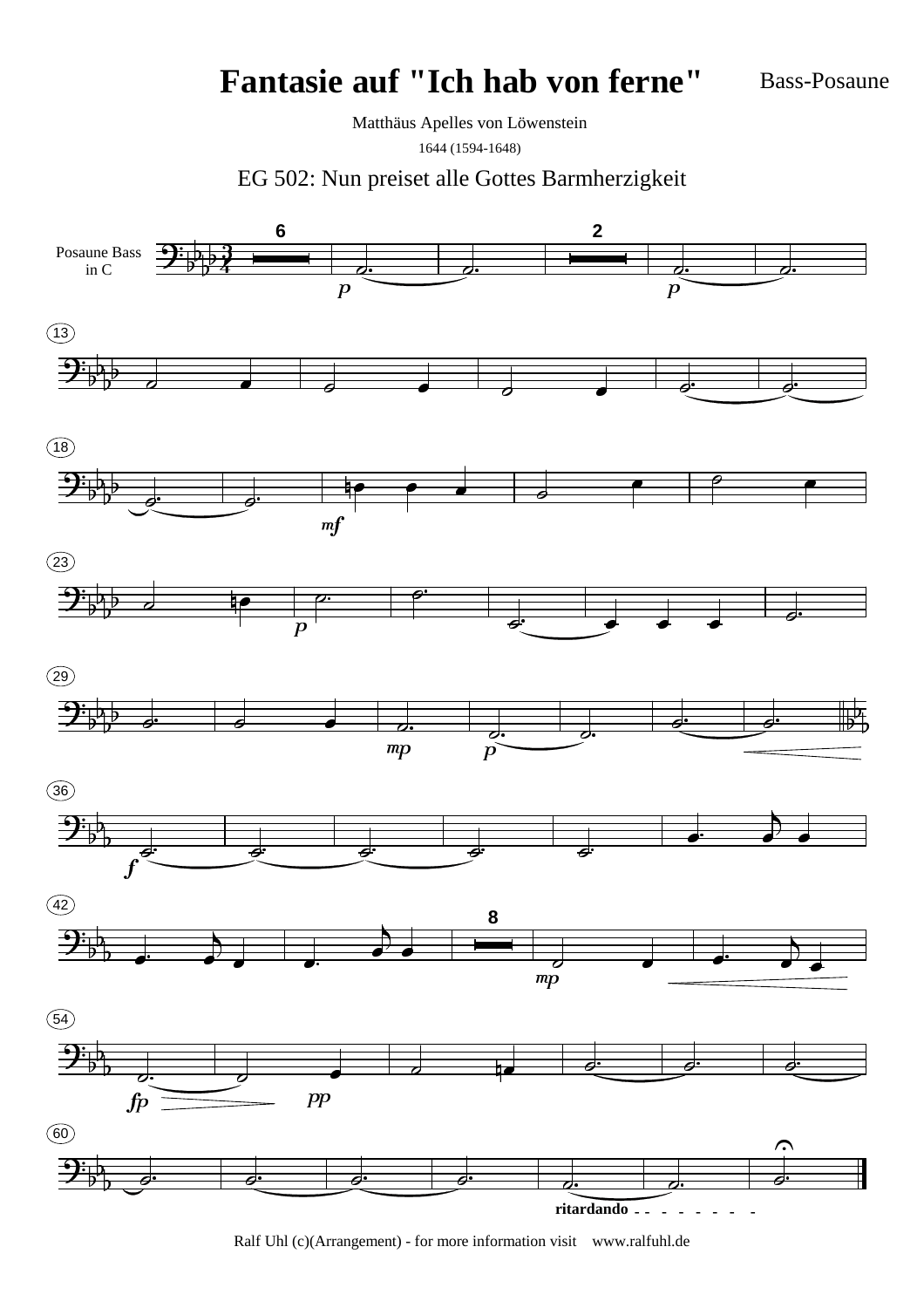Posaune 1

Matthäus Apelles von Löwenstein 1644 (1594-1648)

EG 502: Nun preiset alle Gottes Barmherzigkeit

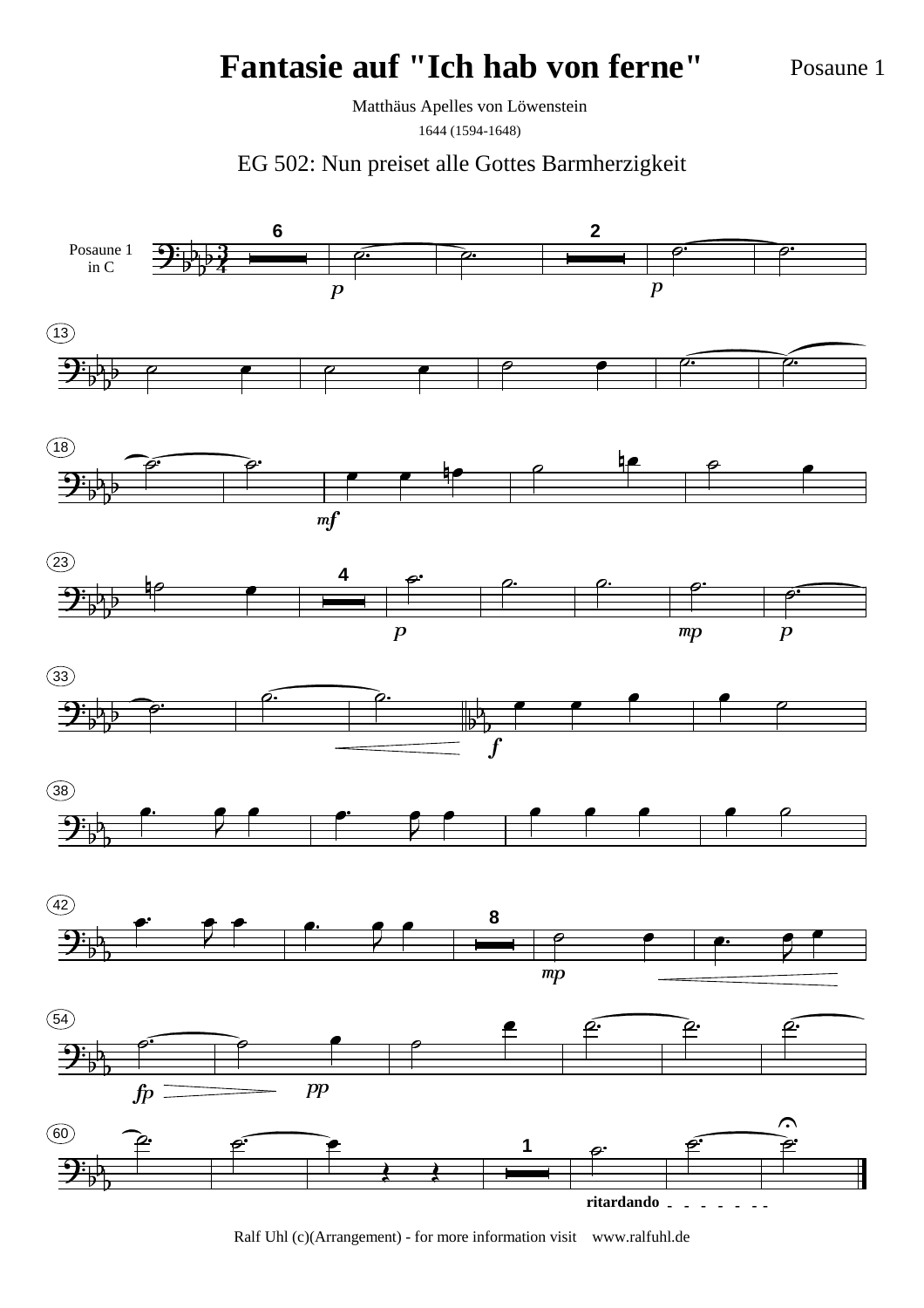Posaune 2

Matthäus Apelles von Löwenstein

1644 (1594-1648)

EG 502: Nun preiset alle Gottes Barmherzigkeit

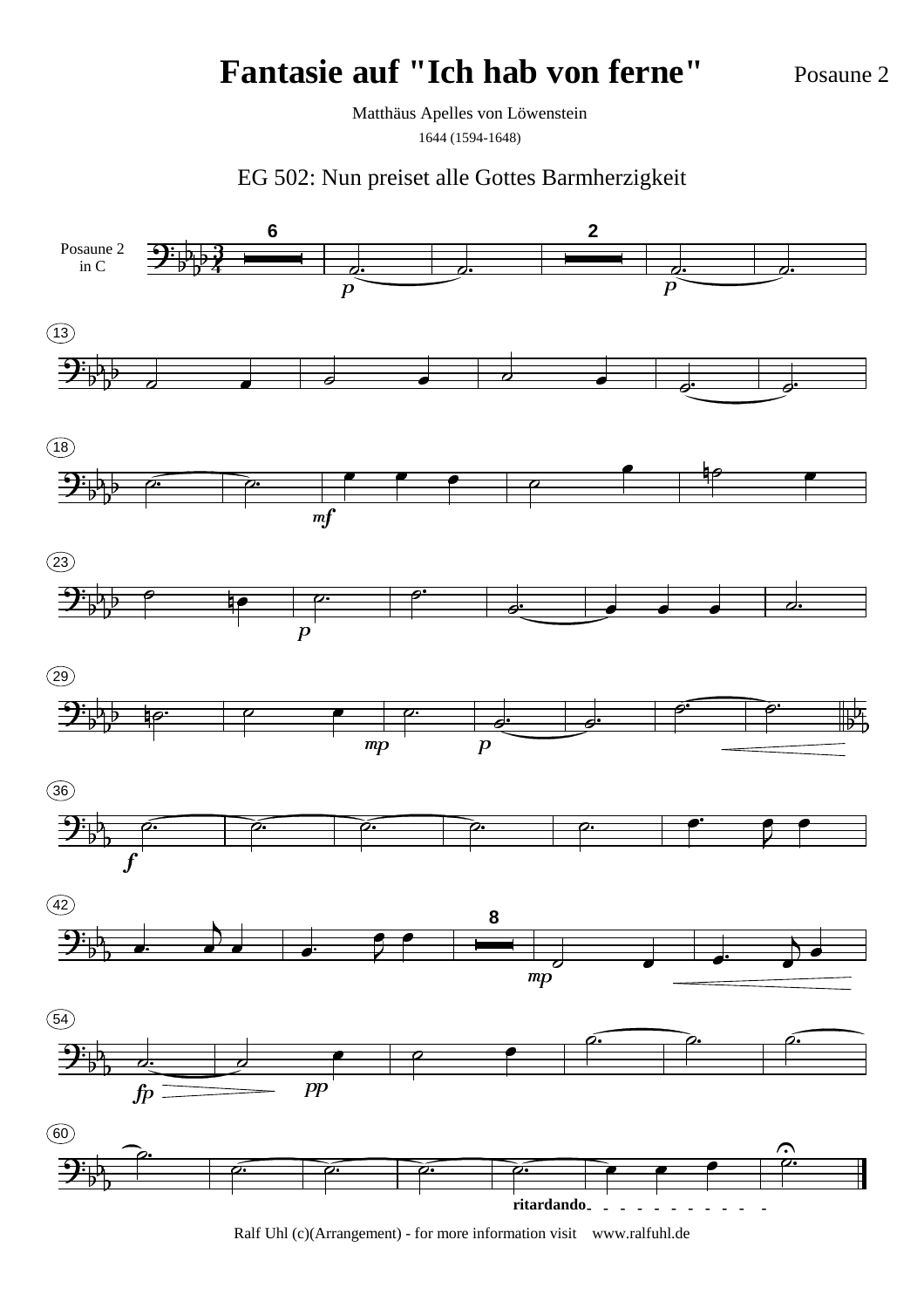Tenorhorn

Matthäus Apelles von Löwenstein 1644 (1594-1648)

EG 502: Nun preiset alle Gottes Barmherzigkeit

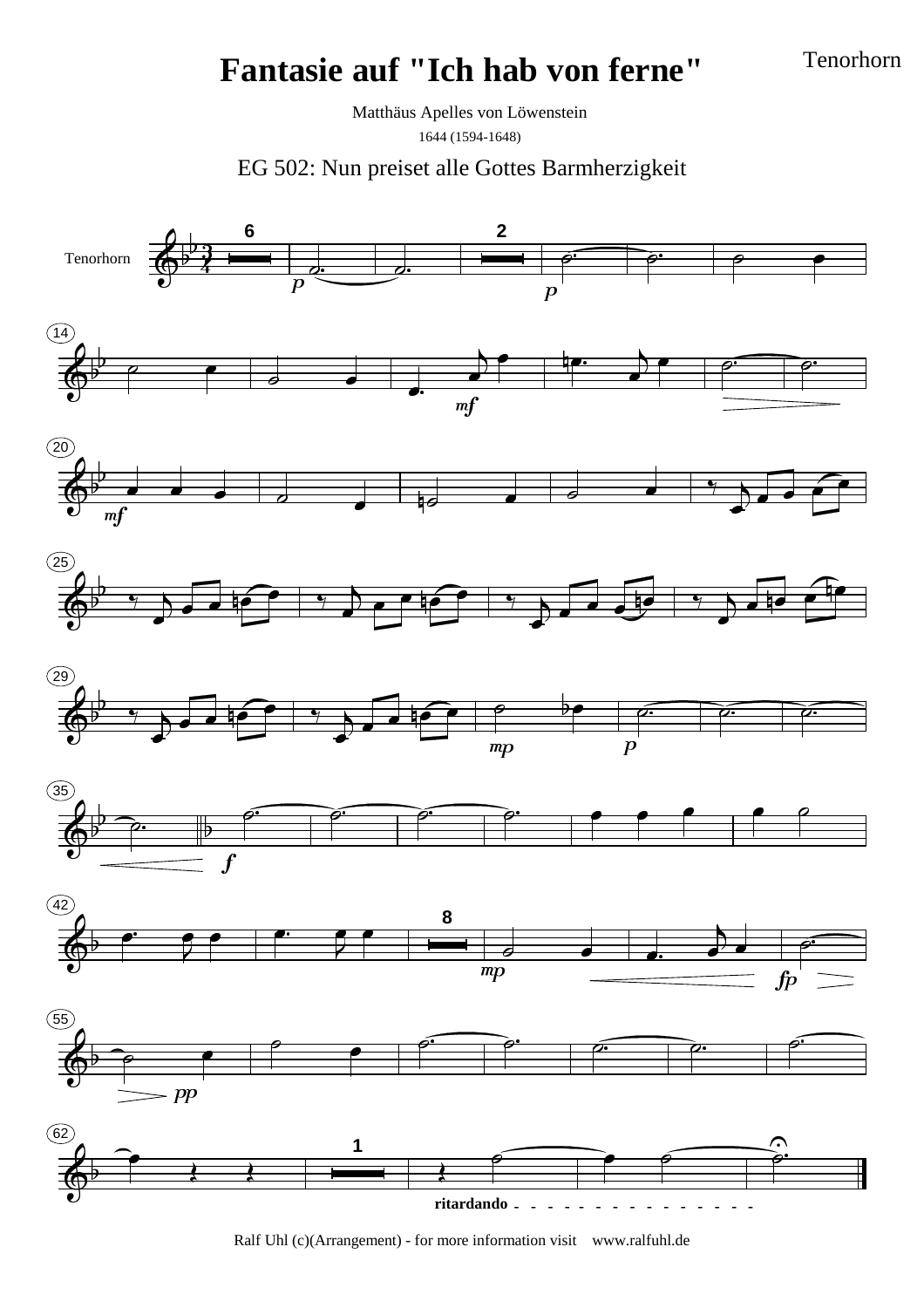Tenorhorn 2

Matthäus Apelles von Löwenstein 1644 (1594-1648)

EG 502: Nun preiset alle Gottes Barmherzigkeit

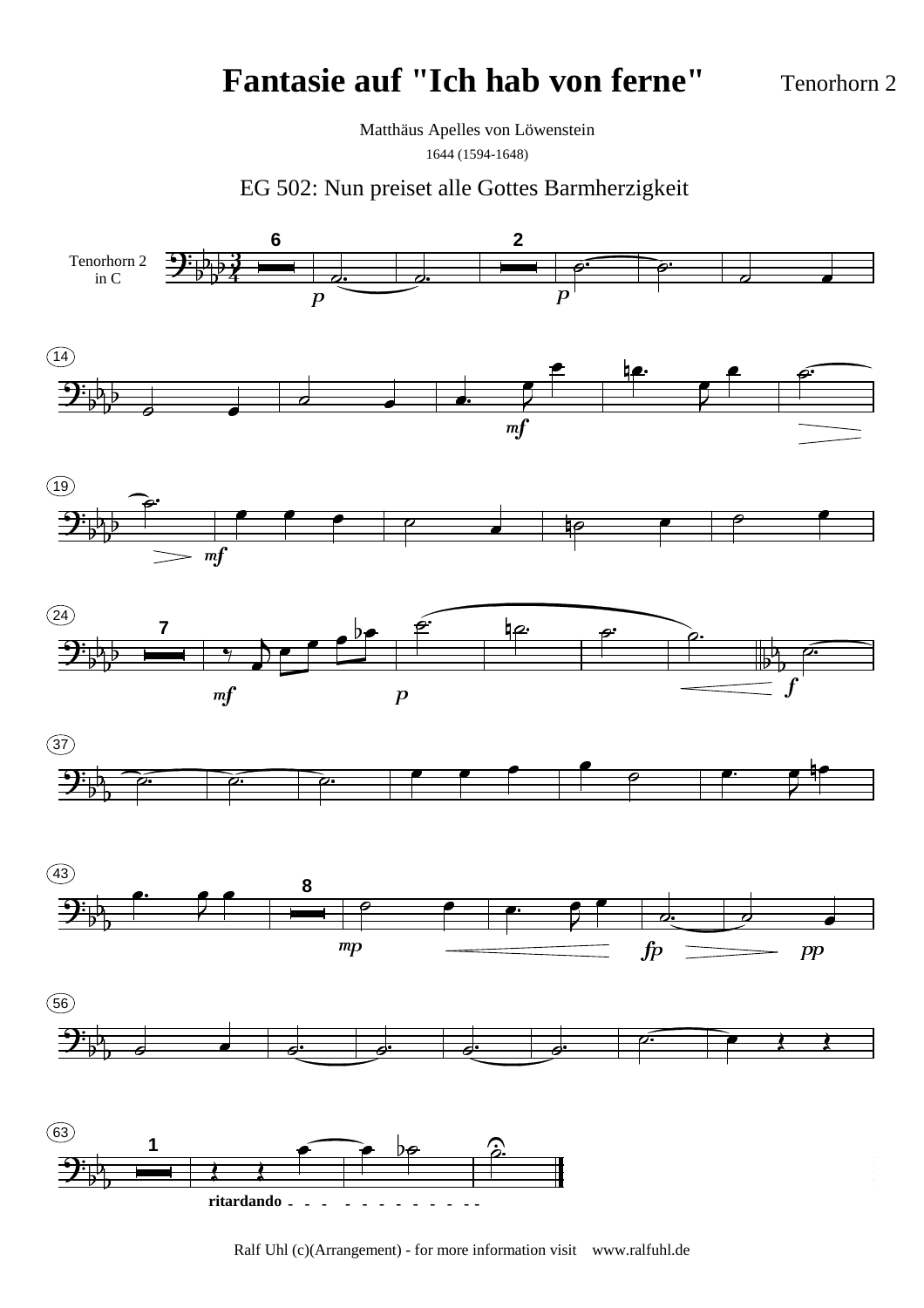Tenorhorn 2

Matthäus Apelles von Löwenstein 1644 (1594-1648)

EG 502: Nun preiset alle Gottes Barmherzigkeit

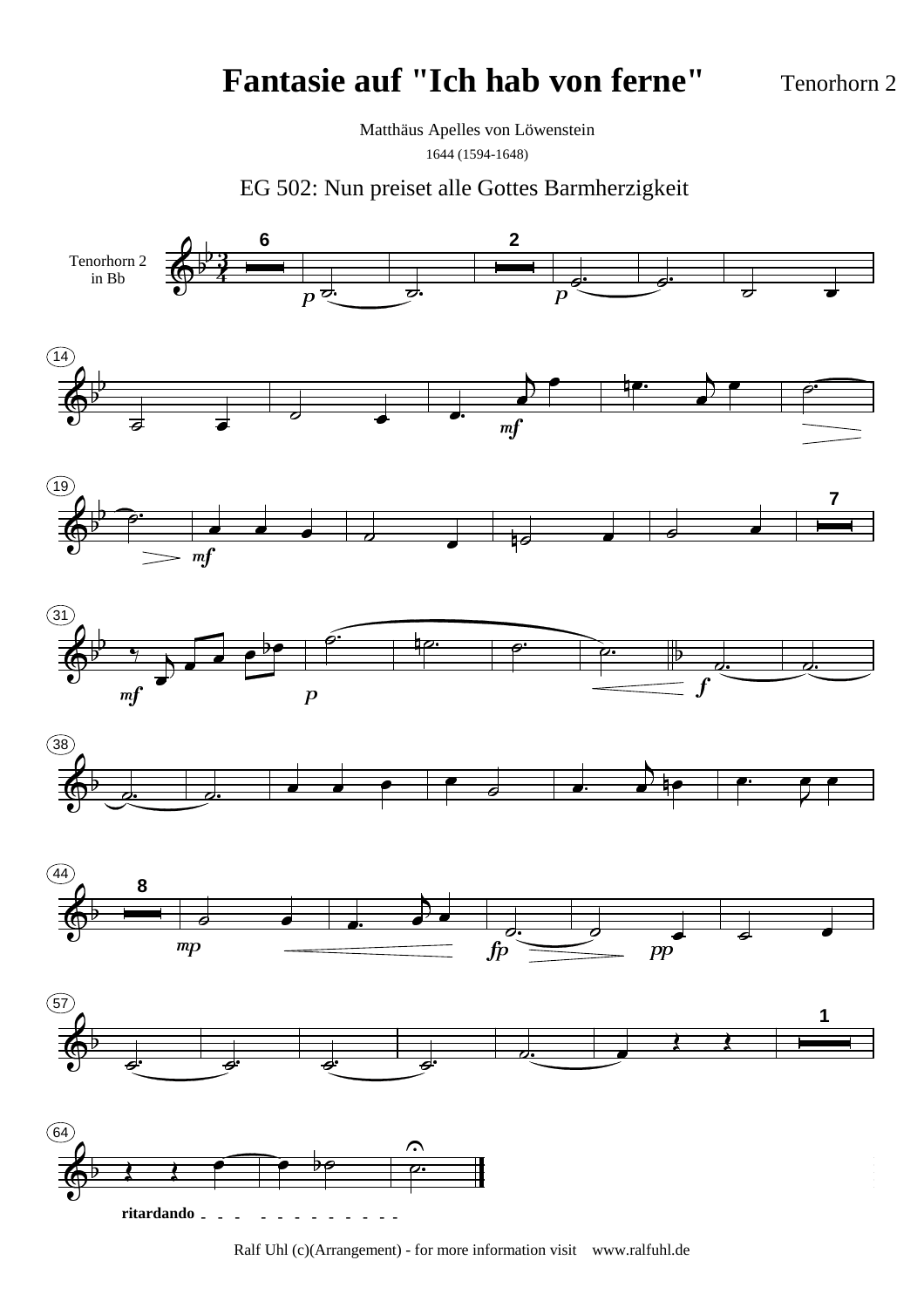Tuba

EG 502: Nun preiset alle Gottes Barmherzigkeit Matthäus Apelles von Löwenstein 1644 (1594-1648)



Ralf Uhl (c)(Arrangement) - for more information visit www.ralfuhl.de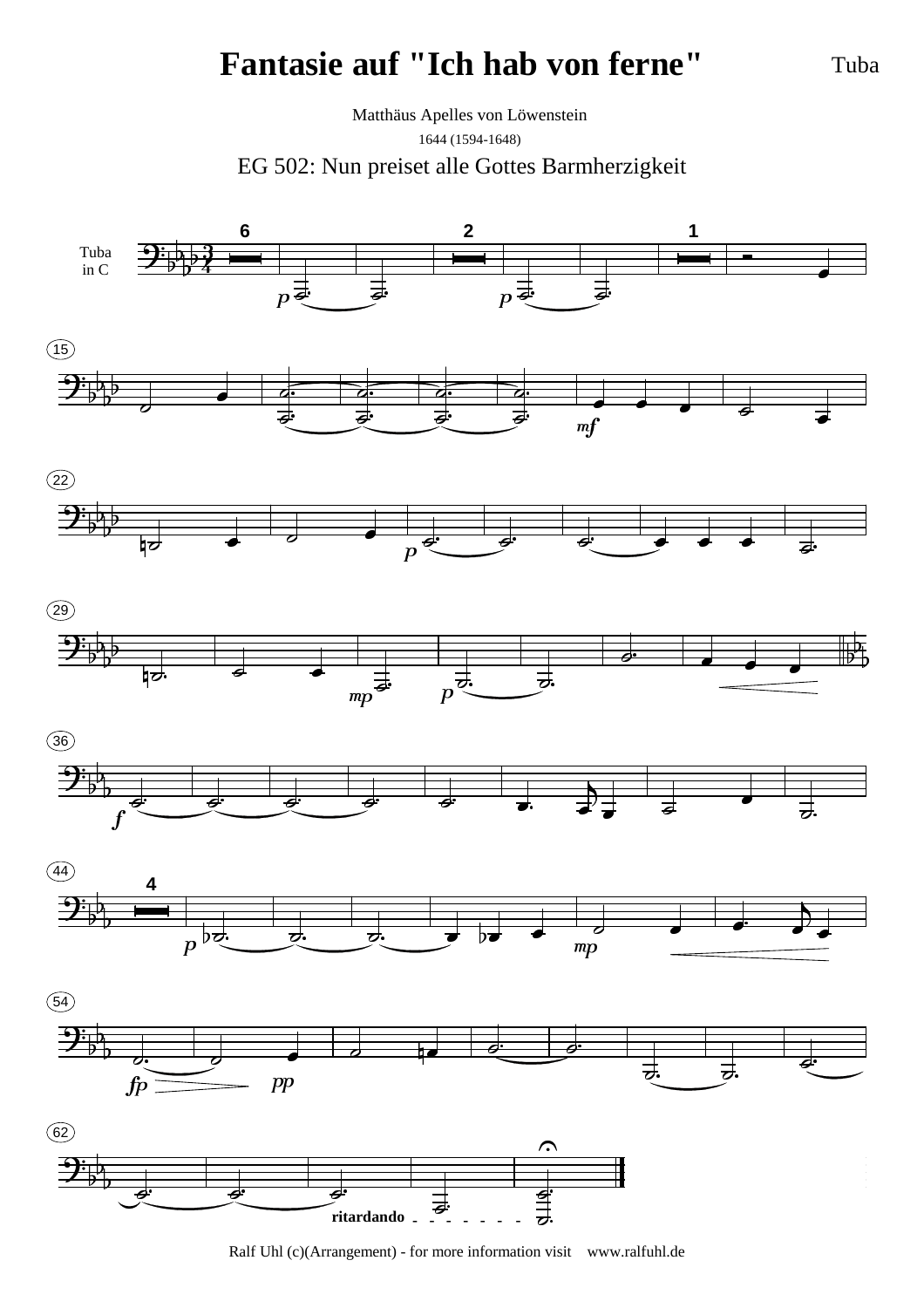Glockenspiel

Matthäus Apelles von Löwenstein 1644 (1594-1648)



Ralf Uhl (c)(Arrangement) - for more information visit www.ralfuhl.de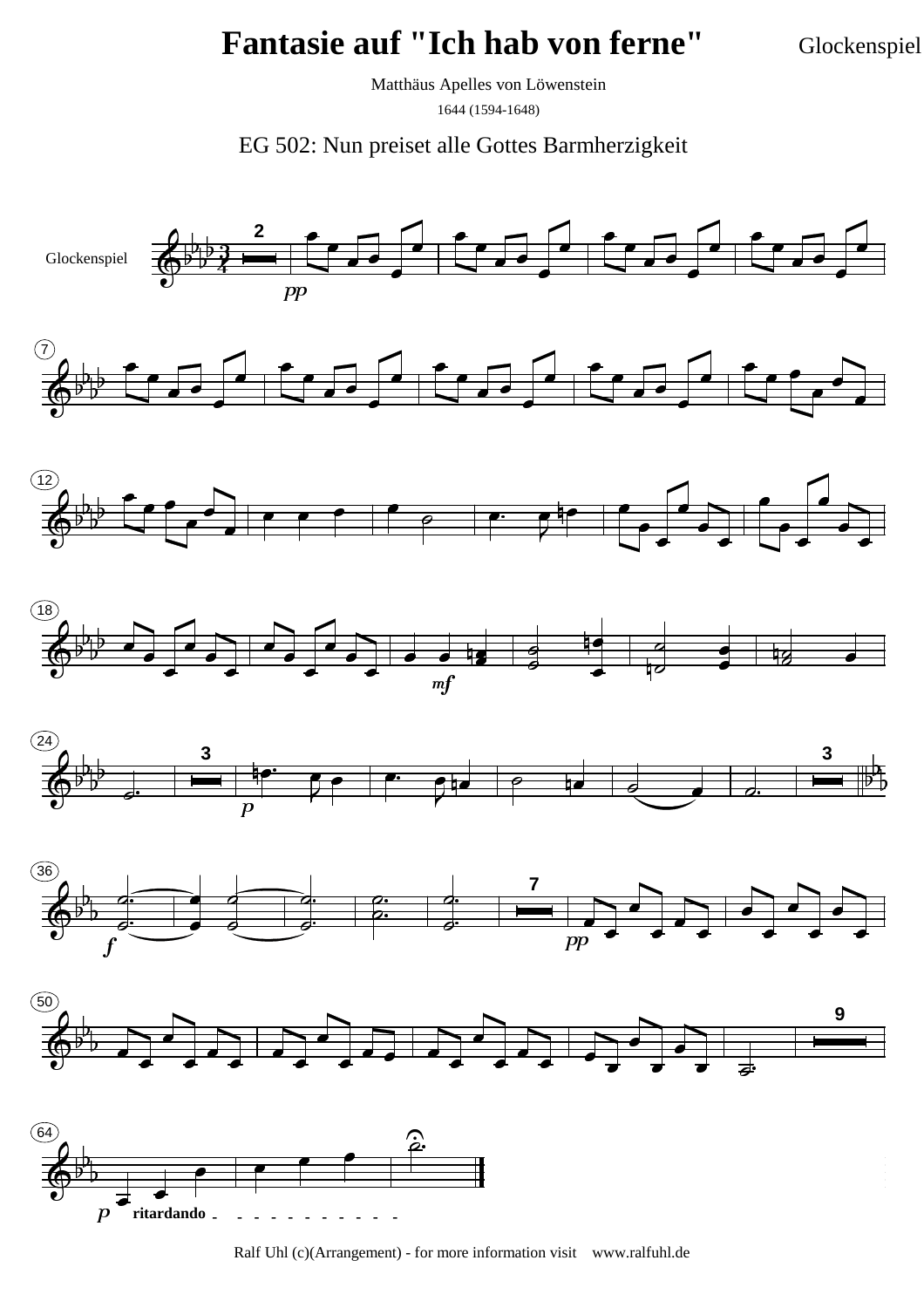Percussion I

Matthäus Apelles von Löwenstein

1644 (1594-1648)

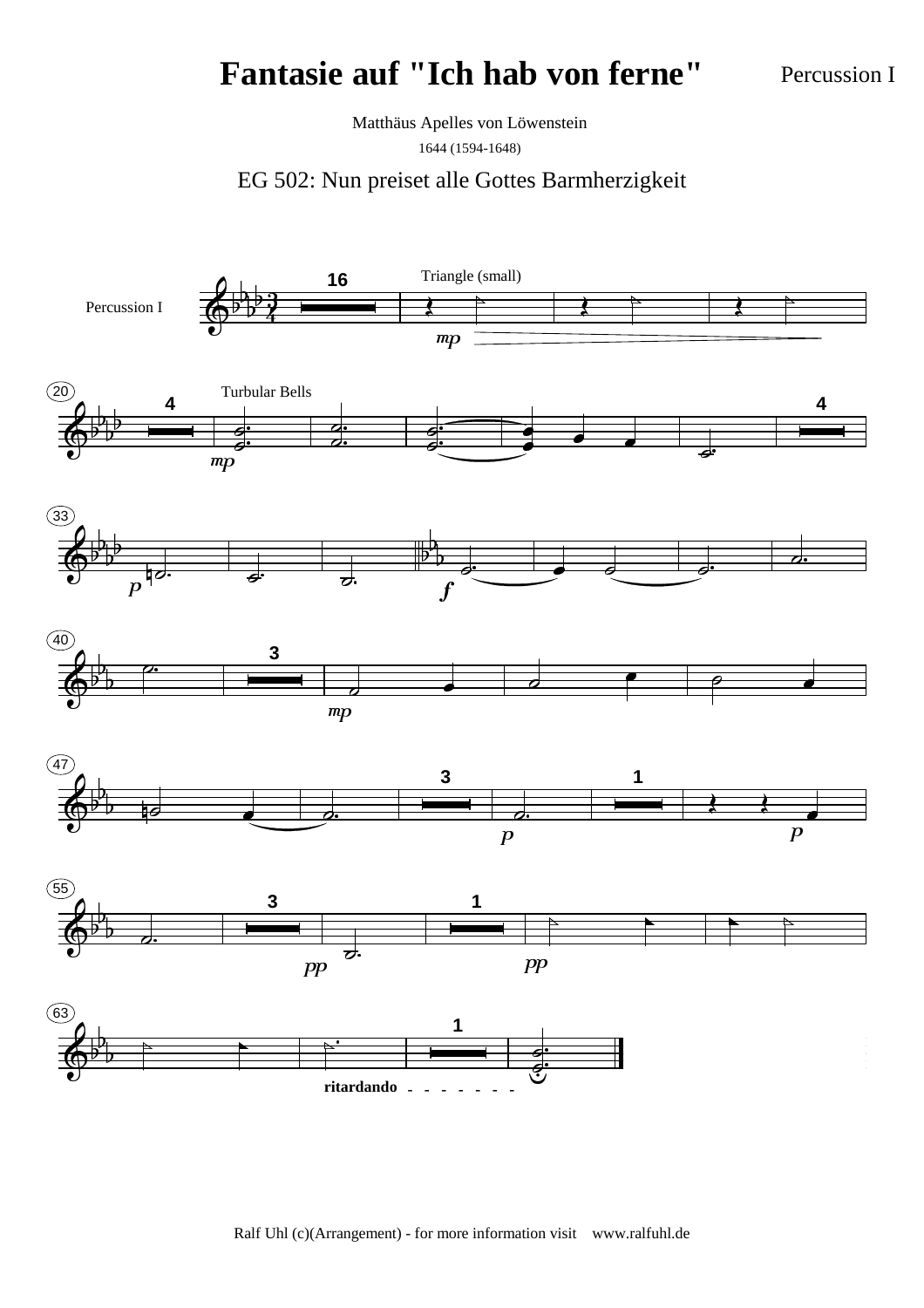Percussion II

Matthäus Apelles von Löwenstein 1644 (1594-1648)